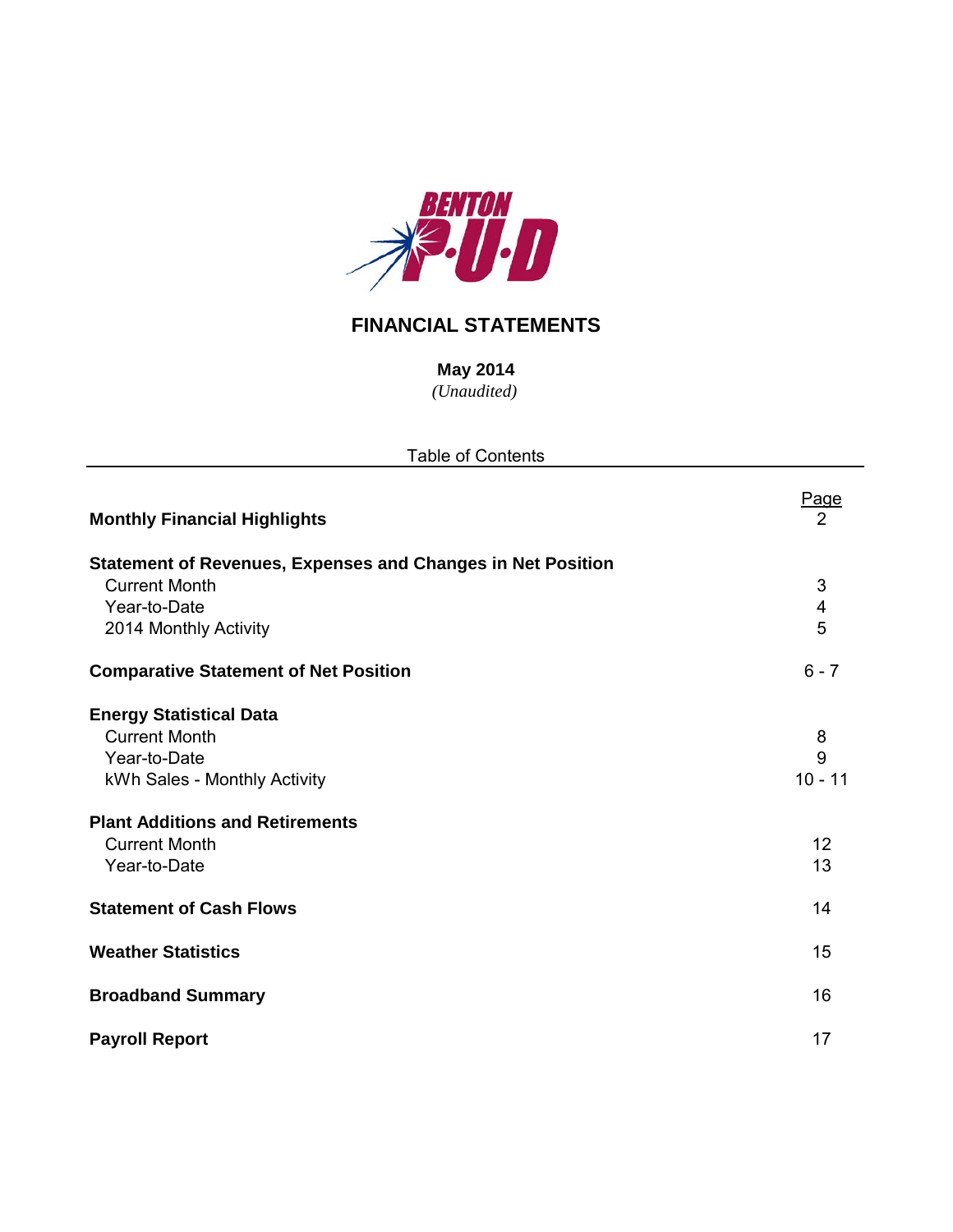

## *Financial Highlights May 2014*



Financial highlights for the month of May:

- District operations resulted in a decrease in net position of \$65,000 for the month.<br>
> The average temperature of 65.6° was 3.5° above normal. Cumulative heating de
- The average temperature of 65.6° was 3.5° above normal. Cumulative heating degree days were 18% below last year.<br>
> Total retail kWh billed during May was up 2% from last year and 10% above budget.
- 
- $\triangleright$  Total retail kWh billed during May was up 2% from last year and 10% above budget.<br>  $\triangleright$  Net power supply costs were \$5.5 million for the month with sales for resale of \$1.4 r Net power supply costs were \$5.5 million for the month with sales for resale of \$1.4 million and an average price of \$20 per MWh.<br>> May's non-power operating costs of \$1.7 million before taxes and depreciation were 4% abo
- $\triangleright$  May's non-power operating costs of \$1.7 million before taxes and depreciation were 4% above budget.<br>  $\triangleright$  Capital expenditures were \$900.000 for the month.
- Capital expenditures were \$900,000 for the month.

| (in thousands of dollars)     |          |            |            |           |          |            |     |     |            |     |            |            |                  |                                |
|-------------------------------|----------|------------|------------|-----------|----------|------------|-----|-----|------------|-----|------------|------------|------------------|--------------------------------|
| <b>Change in Net Position</b> | Jan      | Feb        | <b>Mar</b> | Apr       | May      | <b>Jun</b> | Jul | Aug | <b>Sep</b> | Oct | <b>Nov</b> | <b>Dec</b> | <b>Total YTD</b> | <b>Annual</b><br><b>Budget</b> |
| Actual                        | \$257    | (\$318)    | \$204      | (S875)    | (\$65)   |            |     |     |            |     |            |            | (\$797)          |                                |
| Budget                        | \$148    | (\$107)    | (\$355)    | (\$1,635) | \$150    |            |     |     |            |     |            |            | (\$1,799)        | (\$121)                        |
|                               |          |            |            |           |          |            |     |     |            |     |            |            |                  |                                |
| <b>Net Power Costs</b>        | Jan      | Feb        | Mar        | Apr       | May      | Jun        | Jul | Aug | Sep        | Oct | Nov        | <b>Dec</b> | Total            | Annual<br><b>Budget</b>        |
| Power Supply Costs            | \$8,358  | \$9,525    | \$7,916    | \$7,918   | \$6,897  |            |     |     |            |     |            |            | \$40,613         | \$90,607                       |
| Less: Sales for Resale        | (2, 289) | (2,003)    | (2,743)    | (2, 143)  | (1, 442) |            |     |     |            |     |            |            | (10,621)         | (15, 100)                      |
| <b>Net Power Costs</b>        | \$6,069  | \$7,521    | \$5,173    | \$5,775   | \$5,455  |            |     |     |            |     |            |            | \$29,992         | \$75,507                       |
|                               |          |            |            |           |          |            |     |     |            |     |            |            |                  |                                |
| <b>Net Capital Costs</b>      | Jan      | <b>Feb</b> | Mar        | Apr       | May      | Jun        | Jul | Aug | <b>Sep</b> | Oct | <b>Nov</b> | Dec        | <b>Total</b>     | <b>Annual</b><br><b>Budget</b> |
| <b>Capital Expenditures</b>   | \$640    | \$672      | \$1,169    | \$927     | \$1,063  |            |     |     |            |     |            |            | \$4,470          | \$15,108                       |
|                               |          |            |            |           |          |            |     |     |            |     |            |            |                  |                                |
| Less: Capital Contributions   | (21)     | (42)       | (113)      | (129)     | (44)     |            |     |     |            |     |            |            | (350)            | (1,431)                        |
| <b>Net Capital Costs</b>      | \$618    | \$630      | \$1,056    | \$798     | \$1,019  |            |     |     |            |     |            |            | \$4,120          | \$13,677                       |
|                               |          |            |            |           |          |            |     |     |            |     |            |            |                  |                                |
| <b>Load Statistics</b>        | Jan      | Feb        | Mar        | Apr       | May      | Jun        | Jul | Aug | <b>Sep</b> | Oct | <b>Nov</b> | <b>Dec</b> | <b>Total</b>     | <b>Annual</b><br><b>Budget</b> |
| aMW - Retail Sales Billed     | 194      | 207        | 161        | 185       | 210      |            |     |     |            |     |            |            | 191              | 196                            |
| aMW - Sales for Resale        | 75       | 42         | 151        | 120       | 91       |            |     |     |            |     |            |            | 96               | 39                             |







| <b>Current Ratio</b>                    | 4.45:1 |
|-----------------------------------------|--------|
| Debt Service Coverage (2011 actual)     | 4.03   |
| Debt Service Coverage (2012 actual)     | 3.60   |
| Debt Service Coverage (2013 actual)     | 3.06   |
| Debt Service Coverage (2014 projection) | 3.04   |
| (includes capital contributions)        |        |

| <b>Other Statistics</b>                 |    |        |         |  |  |  |  |  |  |  |
|-----------------------------------------|----|--------|---------|--|--|--|--|--|--|--|
| Unrestricted Undesignated Reserves      | \$ | 32.2   | million |  |  |  |  |  |  |  |
| Rate Stabilization Account (designated) | \$ | 7.5    | million |  |  |  |  |  |  |  |
| Debt Service Reserve Fund (designated)  | \$ | 4.0    | million |  |  |  |  |  |  |  |
| <b>BTOP Reserve (designated)</b>        | \$ | 0.3    | million |  |  |  |  |  |  |  |
| Bond Principal & Interest (restricted)  | \$ | 2.0    | million |  |  |  |  |  |  |  |
| <b>Net Utility Plant</b>                | \$ | 121.8  | million |  |  |  |  |  |  |  |
| Long-Term Debt                          | \$ | 60.5   | million |  |  |  |  |  |  |  |
| <b>Active Service Agreements</b>        |    | 49.955 |         |  |  |  |  |  |  |  |
| Non-Contingent Employees                |    | 154.25 |         |  |  |  |  |  |  |  |
| Contingent YTD FTE's                    |    | 1.45   |         |  |  |  |  |  |  |  |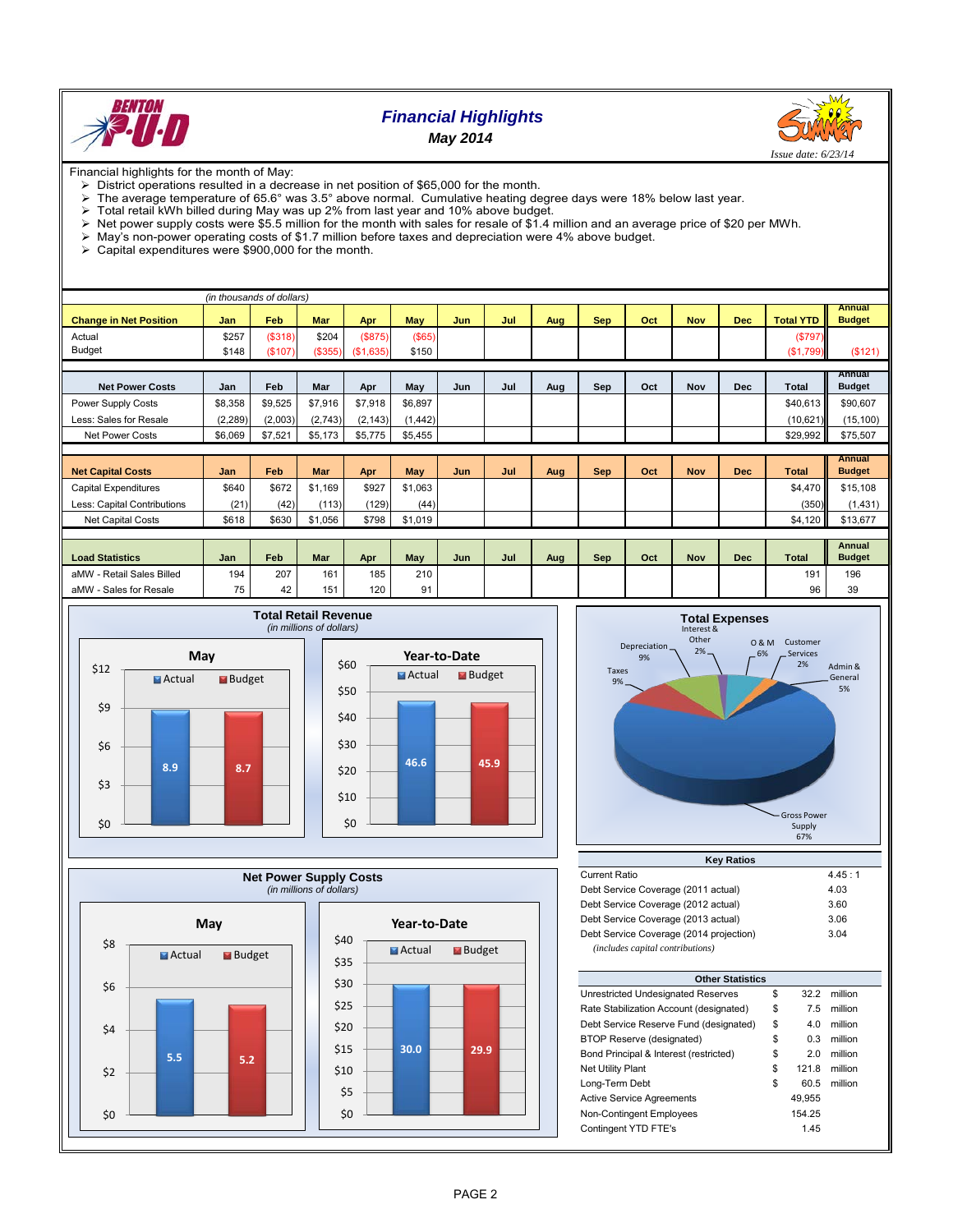## **PUBLIC UTILITY DISTRICT NO.1 OF BENTON COUNTY STATEMENT OF REVENUES, EXPENSES, AND CHANGE IN NET POSITION CURRENT MONTH**

|                                                            |                          | 5/31/2014     |                          | 5/31/2013                |                          |
|------------------------------------------------------------|--------------------------|---------------|--------------------------|--------------------------|--------------------------|
|                                                            | <b>ACTUAL</b>            | <b>BUDGET</b> | <b>PCT</b><br><b>VAR</b> | <b>ACTUAL</b>            | <b>PCT</b><br><b>VAR</b> |
| <b>OPERATING REVENUES</b>                                  |                          |               |                          |                          |                          |
| Energy Sales - Retail                                      | \$8,854,036              | \$8,726,939   | 1%                       | \$9,021,519              | $-2%$                    |
| <b>Energy Sales for Resale</b>                             | 1,377,048                | 1,033,694     | 33%                      | 1,440,513                | $-4%$                    |
| Transmission of Power for Others                           | 65,380                   | 41,667        | 57%                      | 67,452                   | $-3%$                    |
| <b>Broadband Revenue</b>                                   | 165,657                  | 164,779       | 1%                       | 163,639                  | 1%                       |
| <b>Other Revenue</b>                                       | 127,017                  | 134,862       | $-6%$                    | 123,143                  | 3%                       |
| <b>TOTAL OPERATING REVENUES</b>                            | 10,589,137               | 10,101,941    | 5%                       | 10,816,266               | $-2%$                    |
| <b>OPERATING EXPENSES</b>                                  |                          |               |                          |                          |                          |
| <b>Purchased Power</b>                                     | 5,741,770                | 5,078,698     | 13%                      | 6,008,042                | $-4%$                    |
| <b>Purchased Transmission &amp; Ancillary Services</b>     | 1,121,017                | 1,059,405     | 6%                       | 970,532                  | 16%                      |
| <b>Conservation Program</b>                                | 34,268                   | 110,322       | -69%                     | 131,322                  | $-74%$                   |
| <b>Total Power Supply</b>                                  | 6,897,055                | 6.248.425     | 10%                      | 7.109.896                | $-3%$                    |
| Transmission Operation & Maintenance                       | 19.896                   | 2.083         | n/a                      | 6.003                    | 231%                     |
| Distribution Operation & Maintenance                       | 685,371                  | 711,434       | $-4%$                    | 766,002                  | $-11%$                   |
| <b>Broadband Expense</b>                                   | 68,575                   | 60,973        | 12%                      | 129,481                  | $-47%$                   |
| Customer Accounting, Collection & Information              | 291,102                  | 350,971       | $-17%$                   | 355,068                  | $-18%$                   |
| Administrative & General                                   | 620,911                  | 495,767       | 25%                      | 507,681                  | 22%                      |
| Subtotal before Taxes & Depreciation                       | 1,685,855                | 1,621,229     | 4%                       | 1,764,236                | $-4%$                    |
| Taxes                                                      | 905,780                  | 954,698       | -5%                      | 918,016                  | $-1%$                    |
| Depreciation & Amortization                                | 1,095,914                | 1,100,750     | 0%                       | 1,049,460                | 4%                       |
| <b>Total Other Operating Expenses</b>                      | 3,687,548                | 3,676,677     | 0%                       | 3,731,712                | $-1%$                    |
| <b>TOTAL OPERATING EXPENSES</b>                            | 10,584,604               | 9,925,102     | 7%                       | 10,841,608               | $-2%$                    |
| <b>OPERATING INCOME (LOSS)</b>                             | 4,534                    | 176,839       | $-97%$                   | (25, 342)                | $-118%$                  |
| <b>NONOPERATING REVENUES &amp; EXPENSES</b>                |                          |               |                          |                          |                          |
| Interest Income                                            | 61,632                   | 20,833        | 196%                     | 18,703                   | 230%                     |
| Other Income                                               | 33,752                   | 31,339        | 8%                       | 34,986                   | $-4%$                    |
| <b>Other Expense</b>                                       |                          |               | n/a                      |                          | n/a                      |
| Interest Expense                                           | (246, 111)               | (230, 315)    | 7%                       | (236, 930)               | 4%                       |
| Debt Discount/Premium Amortization & Loss on Defeased Debt | 37,227                   | 37,228        | 0%                       | 38,402                   | $-3%$                    |
| Loss in Joint Ventures/Special Assessments                 | $\overline{\phantom{a}}$ |               | n/a                      | $\overline{\phantom{a}}$ | n/a                      |
| <b>TOTAL NONOPERATING REVENUES &amp; EXPENSES</b>          | (113, 499)               | (140, 915)    | -19%                     | (144, 838)               | $-22%$                   |
| <b>INCOME (LOSS) BEFORE CAPITAL CONTRIBUTIONS</b>          | (108, 966)               | 35,924        | n/a                      | (170, 180)               | -36%                     |
| <b>CAPITAL CONTRIBUTIONS</b>                               | 44,130                   | 113,743       | $-61%$                   | 165,754                  | $-73%$                   |
| <b>CHANGE IN NET POSITION</b>                              | (\$64,836)               | \$149,667     | $-143%$                  | (\$4,426)                | n/a                      |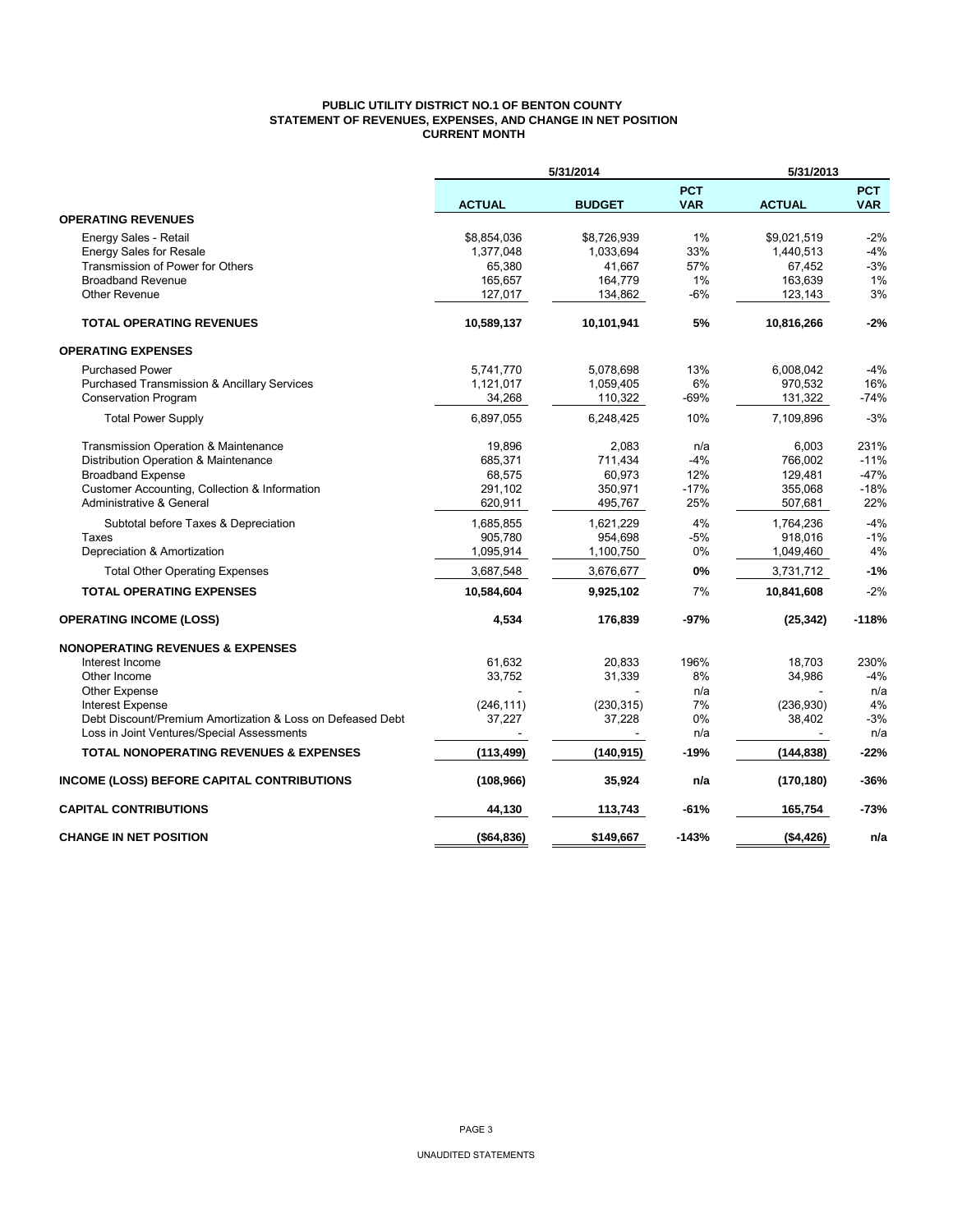## **PUBLIC UTILITY DISTRICT NO.1 OF BENTON COUNTY STATEMENT OF REVENUES, EXPENSES, AND CHANGE IN NET POSITION YEAR TO DATE**

|                                                            |               | 5/31/2014     |                          |               | 5/31/2013                |  |  |
|------------------------------------------------------------|---------------|---------------|--------------------------|---------------|--------------------------|--|--|
|                                                            | <b>ACTUAL</b> | <b>BUDGET</b> | <b>PCT</b><br><b>VAR</b> | <b>ACTUAL</b> | <b>PCT</b><br><b>VAR</b> |  |  |
| <b>OPERATING REVENUES</b>                                  |               |               |                          |               |                          |  |  |
| Energy Sales - Retail                                      | \$46,611,395  | \$45,884,916  | 2%                       | \$44,600,216  | 5%                       |  |  |
| <b>Energy Sales for Resale</b>                             | 10,341,736    | 6,413,093     | 61%                      | 7,616,419     | 36%                      |  |  |
| Transmission of Power for Others                           | 279,624       | 208,333       | 34%                      | 352,939       | $-21%$                   |  |  |
| <b>Broadband Revenue</b>                                   | 960,370       | 806,028       | 19%                      | 811,222       | 18%                      |  |  |
| <b>Other Revenue</b>                                       | 783,839       | 815,660       | $-4%$                    | 745,366       | 5%                       |  |  |
| <b>TOTAL OPERATING REVENUES</b>                            | 58,976,964    | 54,128,030    | 9%                       | 54,126,162    | 9%                       |  |  |
| <b>OPERATING EXPENSES</b>                                  |               |               |                          |               |                          |  |  |
| <b>Purchased Power</b>                                     | 35,006,434    | 30,774,308    | 14%                      | 30,419,587    | 15%                      |  |  |
| Purchased Transmission & Ancillary Services                | 5,517,313     | 5,222,153     | 6%                       | 4,802,352     | 15%                      |  |  |
| <b>Conservation Program</b>                                | 89,598        | 551,611       | $-84%$                   | 632,806       | -86%                     |  |  |
| <b>Total Power Supply</b>                                  | 40,613,346    | 36,548,072    | 11%                      | 35,854,744    | 13%                      |  |  |
| Transmission Operation & Maintenance                       | 29,456        | 10,415        | 183%                     | 24,904        | 18%                      |  |  |
| Distribution Operation & Maintenance                       | 3,538,731     | 3,569,175     | $-1%$                    | 3,155,905     | 12%                      |  |  |
| <b>Broadband Expense</b>                                   | 253,247       | 307,689       | $-18%$                   | 355,984       | -29%                     |  |  |
| Customer Accounting, Collection & Information              | 1,483,001     | 1,819,523     | $-18%$                   | 1,517,388     | $-2\%$                   |  |  |
| Administrative & General                                   | 2,847,384     | 2,775,714     | 3%                       | 2,692,541     | 6%                       |  |  |
| Subtotal before Taxes & Depreciation                       | 8,151,819     | 8,482,517     | $-4%$                    | 7,746,723     | 5%                       |  |  |
| Taxes                                                      | 5,269,199     | 5,175,417     | 2%                       | 5,081,751     | 4%                       |  |  |
| Depreciation & Amortization                                | 5,525,415     | 5,503,750     | 0%                       | 5,260,258     | 5%                       |  |  |
| <b>Total Other Operating Expenses</b>                      | 18,946,433    | 19,161,684    | $-1%$                    | 18,088,732    | $-100%$                  |  |  |
| <b>TOTAL OPERATING EXPENSES</b>                            | 59,559,779    | 55,709,756    | 7%                       | 53,943,476    | 10%                      |  |  |
| <b>OPERATING INCOME (LOSS)</b>                             | (582, 815)    | (1,581,725)   | $-63%$                   | 182,686       | n/a                      |  |  |
| <b>NONOPERATING REVENUES &amp; EXPENSES</b>                |               |               |                          |               |                          |  |  |
| Interest Income                                            | 277,160       | 104,165       | 166%                     | 100,040       | 177%                     |  |  |
| Other Income                                               | 161,906       | 156,695       | 3%                       | 164,448       | $-2%$                    |  |  |
| <b>Other Expense</b>                                       |               |               | n/a                      |               | n/a                      |  |  |
| <b>Interest Expense</b>                                    | (1, 189, 400) | (1, 161, 076) | 2%                       | (1,205,208)   | $-1%$                    |  |  |
| Debt Discount/Premium Amortization & Loss on Defeased Debt | 186,137       | 186,138       | 0%                       | 192,012       | $-3%$                    |  |  |
| Loss in Joint Ventures/Special Assessments                 |               |               | n/a                      |               | n/a                      |  |  |
| <b>TOTAL NONOPERATING REVENUES &amp; EXPENSES</b>          | (564, 197)    | (714, 078)    | -21%                     | (748, 708)    | $-25%$                   |  |  |
| INCOME (LOSS) BEFORE CAPITAL CONTRIBUTIONS                 | (1, 147, 012) | (2, 295, 803) | $-50%$                   | (566, 022)    | 103%                     |  |  |
| <b>CAPITAL CONTRIBUTIONS</b>                               | 349,977       | 496,459       | $-30%$                   | 641,619       | -45%                     |  |  |
| <b>CHANGE IN NET POSITION</b>                              | (797, 035)    | (1,799,344)   | -56%                     | 75,597        | n/a                      |  |  |
| TOTAL NET POSITION, BEGINNING OF YEAR                      | 126,880,031   | 124,160,145   | 2%                       | 124,160,145   | 2%                       |  |  |
| TOTAL NET POSITION, END OF YEAR                            | \$126,082,996 | \$122,360,801 | 3%                       | \$124,235,742 | 1%                       |  |  |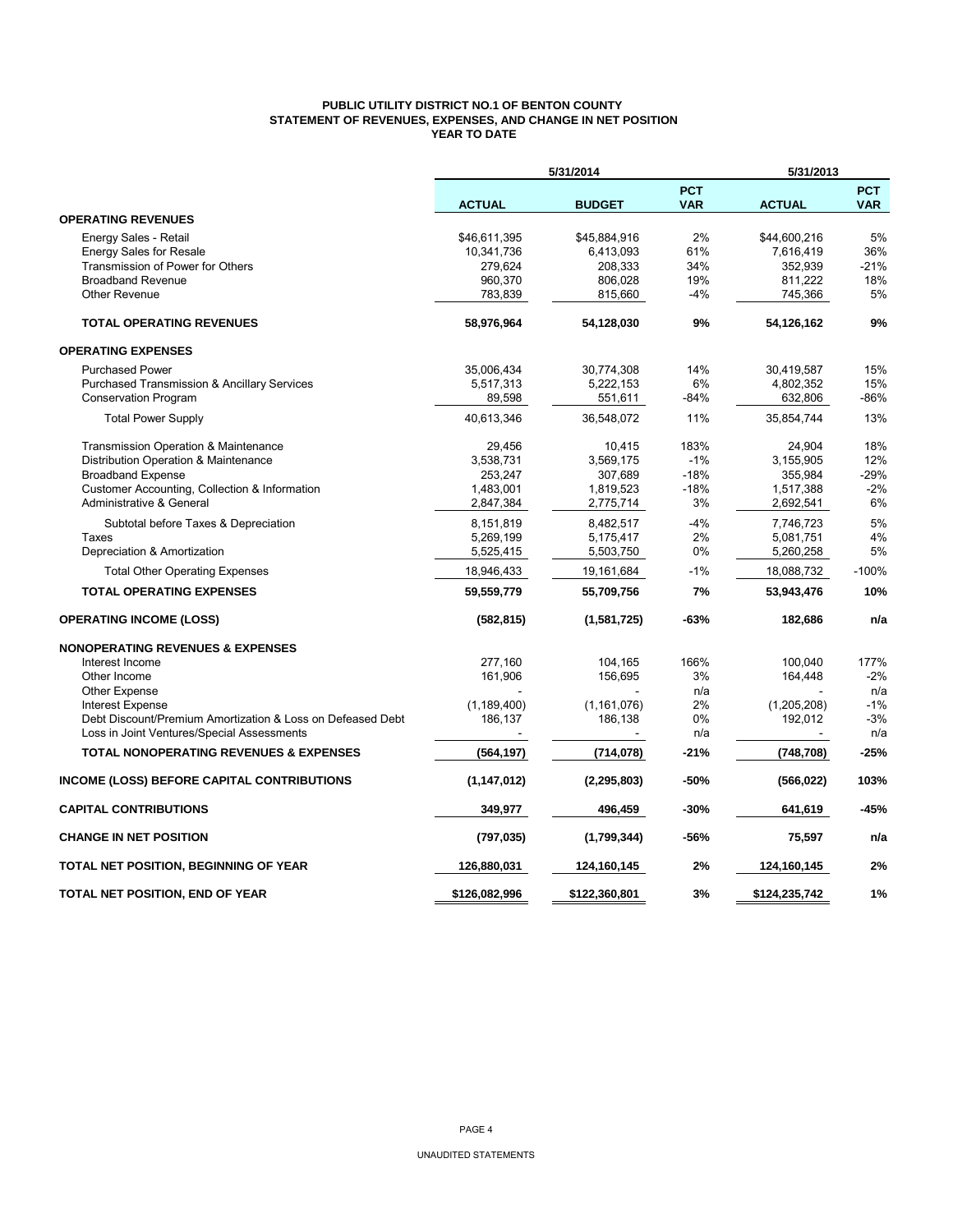#### **PUBLIC UTILITY DISTRICT NO. 1 OF BENTON COUNTY STATEMENT OF REVENUES, EXPENSES, AND CHANGE IN NET POSITION 2014 MONTHLY ACTIVITY**

|                                                        | January    | February                 | March                    | <b>April</b>   | <b>May</b>     | June | July | August | September | October | November | December | <b>Total</b>  |
|--------------------------------------------------------|------------|--------------------------|--------------------------|----------------|----------------|------|------|--------|-----------|---------|----------|----------|---------------|
| <b>OPERATING REVENUES</b>                              |            |                          |                          |                |                |      |      |        |           |         |          |          |               |
| Energy Sales - Retail                                  |            | \$9,570,658 \$10,756,933 | \$9,226,432              | \$8,203,336    | \$8,854,036    |      |      |        |           |         |          |          | \$46.611.395  |
| <b>Energy Sales for Resale</b>                         | 2,248,820  | 1,963,427                | 2,678,030                | 2,074,411      | 1,377,048      |      |      |        |           |         |          |          | 10,341,736    |
| Transmission of Power for Others                       | 40,600     | 40,013                   | 65,319                   | 68,313         | 65,380         |      |      |        |           |         |          |          | 279,625       |
| <b>Broadband Revenue</b>                               | 206,073    | 194,972                  | 164,809                  | 228,860        | 165,657        |      |      |        |           |         |          |          | 960,371       |
| <b>Other Electric Revenue</b>                          | 400,780    | 85,779                   | 82,640                   | 87,625         | 127,017        |      |      |        |           |         |          |          | 783,841       |
| <b>TOTALOPERATING REVENUES</b>                         | 12,466,931 | 13,041,124               | 12,217,230               | 10,662,545     | 10,589,138     |      |      |        |           |         |          |          | 58,976,968    |
| <b>OPERATING EXPENSES</b>                              |            |                          |                          |                |                |      |      |        |           |         |          |          |               |
| <b>Purchased Power</b>                                 | 7,220,915  | 8,400,092                | 6,623,623                | 7,020,035      | 5,741,770      |      |      |        |           |         |          |          | 35,006,435    |
| <b>Purchased Transmission &amp; Ancillary Services</b> | 1,097,134  | 1,100,788                | 1,119,704                | 1,078,670      | 1,121,017      |      |      |        |           |         |          |          | 5,517,313     |
| <b>Conservation Program</b>                            | 40,140     | 23,755                   | 172,588                  | (181, 153)     | 34,268         |      |      |        |           |         |          |          | 89,598        |
| <b>Total Power Supply</b>                              | 8,358,189  | 9,524,635                | 7,915,915                | 7,917,552      | 6,897,055      |      |      |        |           |         |          |          | 40,613,346    |
| Transmission Operation & Maintenance                   | 1,124      | 240                      | 661                      | 7,535          | 19,896         |      |      |        |           |         |          |          | 29,456        |
| Distribution Operation & Maintenance                   | 672,360    | 580,990                  | 790,836                  | 809,174        | 685,371        |      |      |        |           |         |          |          | 3,538,731     |
| <b>Broadband Expense</b>                               | 13,608     | 33,899                   | 84,104                   | 53,060         | 68,575         |      |      |        |           |         |          |          | 253,246       |
| Customer Accounting, Collection & Information          | 262,749    | 272,237                  | 324,394                  | 332,518        | 291,102        |      |      |        |           |         |          |          | 1,483,000     |
| Administrative & General                               | 660,115    | 489,273                  | 583,036                  | 494,050        | 620,911        |      |      |        |           |         |          |          | 2,847,385     |
|                                                        |            |                          |                          |                |                |      |      |        |           |         |          |          |               |
| Subtotal before Taxes & Depreciation                   | 1,609,956  | 1,376,639                | 1,783,031                | 1,696,337      | 1,685,855      |      |      |        |           |         |          |          | 8,151,818     |
| Taxes                                                  | 1,231,153  | 1,183,730                | 1,053,806                | 894,730        | 905,780        |      |      |        |           |         |          |          | 5,269,199     |
| Depreciation & Amortization                            | 1,148,133  | 1,116,906                | 1,102,344                | 1,062,117      | 1,095,914      |      |      |        |           |         |          |          | 5,525,414     |
| <b>Total Other Operating Expenses</b>                  | 3,989,242  | 3,677,275                | 3,939,181                | 3,653,184      | 3,687,549      |      |      |        |           |         |          |          | 18,946,431    |
| <b>TOTAL OPERATING EXPENSES</b>                        | 12,347,431 | 13,201,910               | 11,855,096               | 11,570,736     | 10,584,604     |      |      |        |           |         |          |          | 59,559,777    |
| <b>OPERATING INCOME (LOSS)</b>                         | 119,500    | (160, 786)               | 362,134                  | (908, 191)     | 4,534          |      |      |        |           |         |          |          | (582, 809)    |
| <b>NONOPERATING REVENUES &amp; EXPENSES</b>            |            |                          |                          |                |                |      |      |        |           |         |          |          |               |
| Interest Income                                        | 266,831    | (35, 422)                | (104, 942)               | 89,061         | 61,632         |      |      |        |           |         |          |          | 277,160       |
| Other Income                                           | 47,668     | 33,233                   | 32,273                   | 14,980         | 33,752         |      |      |        |           |         |          |          | 161,906       |
| Other Expense                                          | $\sim$     | $\sim$                   | $\overline{\phantom{a}}$ | $\blacksquare$ | $\blacksquare$ |      |      |        |           |         |          |          |               |
| <b>Interest Expense</b>                                | (235, 611) | (234, 811)               | (235, 385)               | (237, 480)     | (246, 111)     |      |      |        |           |         |          |          | (1, 189, 398) |
| Debt Discount & Expense Amortization                   | 37,227     | 37,227                   | 37,227                   | 37,227         | 37,227         |      |      |        |           |         |          |          | 186,135       |
| Loss in Joint Ventures/Special Assessments             | $\sim$     | $\blacksquare$           | $\sim$                   | $\sim$         |                |      |      |        |           |         |          |          | $\sim$        |
| <b>TOTAL NONOPERATING REV/EXP</b>                      | 116,115    | (199, 773)               | (270, 827)               | (96, 212)      | (113,500)      |      |      |        |           |         |          |          | (564, 197)    |
| INCOME (LOSS) BEFORE CAPITAL CONTRIBUTIONS             | 235,615    | (360, 559)               | 91,307                   | (1,004,403)    | (108, 966)     |      |      |        |           |         |          |          | (1, 147, 006) |
| <b>CAPITAL CONTRIBUTIONS</b>                           | 21,246     | 42,411                   | 112,992                  | 129,198        | 44,130         |      |      |        |           |         |          |          | 349,977       |
| <b>CHANGE IN NET POSITION</b>                          | \$256,861  | (\$318, 148)             | \$204,299                | (\$875,205)    | ( \$64, 836)   | \$0  | \$0  | \$0    | \$0       | \$0     | \$0      | \$0      | (\$797,029)   |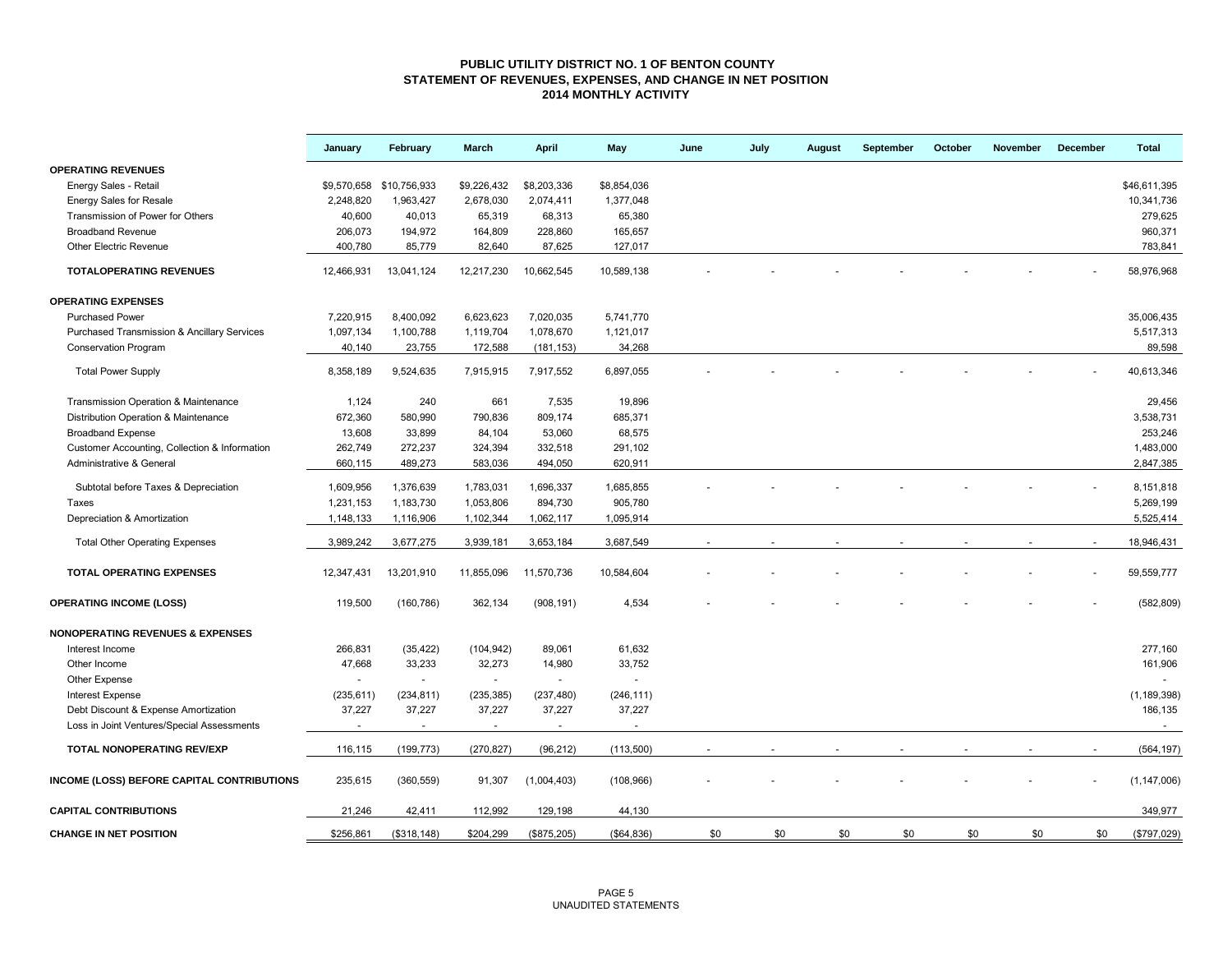#### **PUBLIC UTILITY DISTRICT NO. 1 OF BENTON COUNTY COMPARATIVE STATEMENT OF NET POSITION ASSETS AND DEFERRED OUTFLOWS OF RESOURCES**

|                                                                                                          | 5/31/2014          | 5/31/2013         | Increase/(Decrease)<br><b>Amount</b> | Percent |
|----------------------------------------------------------------------------------------------------------|--------------------|-------------------|--------------------------------------|---------|
| <b>ASSETS</b>                                                                                            |                    |                   |                                      |         |
| <b>CURRENT ASSETS</b>                                                                                    |                    |                   |                                      |         |
| Cash & Cash Equivalents                                                                                  |                    |                   |                                      |         |
| Unrestricted Cash & Cash Equivalents                                                                     | \$22,198,066       | \$19,659,703      | \$2,538,363                          |         |
| <b>Restricted Construction Account</b>                                                                   |                    |                   |                                      |         |
| Investments                                                                                              | 12,004,087         | 16,328,779        | (4,324,692)                          |         |
| Designated Rate Stabilization Fund                                                                       | 7,500,000          | 7,500,000         |                                      |         |
| Designated Debt Service Reserve Fund                                                                     | 4,000,000          | 4,000,000         |                                      |         |
| Designated BTOP Reserve Fund                                                                             | 348,813            | 348,813           |                                      |         |
| Accounts Receivable, net                                                                                 | 9,146,641          | 8,097,760         | 1,048,881                            |         |
| <b>BPA Prepay Receivable</b>                                                                             | 600,000            | 600,000           |                                      |         |
| <b>Accrued Interest Receivable</b>                                                                       | 70,428             | 96,556            | (26, 128)                            |         |
| Wholesale Power Receivable                                                                               | 670,065            | 677,353           | (7, 288)                             |         |
| <b>Accrued Unbilled Revenue</b>                                                                          | 2,370,000          | 2,260,000         | 110,000                              |         |
| <b>Inventory Materials &amp; Supplies</b>                                                                | 5,305,741          | 4,377,017         | 928,725                              |         |
| Prepaid Expenses & Option Premiums                                                                       | 403,233            | 184,376           | 218,857                              |         |
| <b>Total Current Assets</b>                                                                              | 64,617,075         | 64,130,356        | 486,718                              | 1%      |
| <b>NONCURRENT ASSETS</b>                                                                                 |                    |                   |                                      |         |
| Restricted Bond Reserve Fund                                                                             | 140,017            | 140,017           |                                      |         |
| <b>Other Receivables</b>                                                                                 | 91,276             | 103,395           | (12, 119)                            |         |
| <b>BPA Prepay Receivable</b>                                                                             | 8,000,000          | 8,600,000         | (600,000)                            |         |
| Deferred Purchased Power Costs                                                                           | 8,088,002          | 8,657,399         | (569, 396)                           |         |
| Other Deferred Charges                                                                                   |                    | 930               | (930)                                |         |
|                                                                                                          | 16,319,296         | 17,501,741        | (582, 446)                           | $-7%$   |
| <b>Utility Plant</b>                                                                                     |                    |                   |                                      |         |
| Land and Intangible Plant                                                                                | 3,362,831          | 3,257,160         | 105,670                              |         |
| <b>Electric Plant in Service</b>                                                                         | 278,047,310        | 265,126,601       | 12,920,709                           |         |
| Construction Work in Progress                                                                            | 2,914,023          | 5,635,342         | (2,721,320)                          |         |
| <b>Accumulated Depreciation</b>                                                                          | (162, 537, 916)    | (151, 446, 673)   | (11,091,242)                         |         |
| <b>Net Utility Plant</b>                                                                                 | 121,786,247        |                   |                                      | -1%     |
|                                                                                                          |                    | 122,572,430       | (786, 183)                           |         |
| <b>Total Noncurrent Assets</b>                                                                           | 138,105,543        | 140,074,171       | (1,968,628)                          | $-1%$   |
| <b>Total Assets</b>                                                                                      | 202,722,618        | 204,204,528       | (1,481,910)                          | $-1%$   |
| DEFERRED OUTFLOWS OF RESOURCES                                                                           |                    |                   |                                      |         |
|                                                                                                          |                    |                   |                                      |         |
| Unamortized Loss on Defeased Debt                                                                        | 167,231            | 228,293           | (61,062)                             |         |
| Accumulated Decrease in Fair Value of Hedging Derivatives<br><b>Total Deferred Outflows of Resources</b> | 475,788<br>643,018 | 17,842<br>246,134 | 457,946<br>396,884                   |         |
|                                                                                                          |                    |                   |                                      |         |
| TOTAL ASSETS & DEFERRED OUTFLOWS OF RESOURCES                                                            | \$203,365,636      | \$204,450,662     | (\$1,085,026)                        | $-1%$   |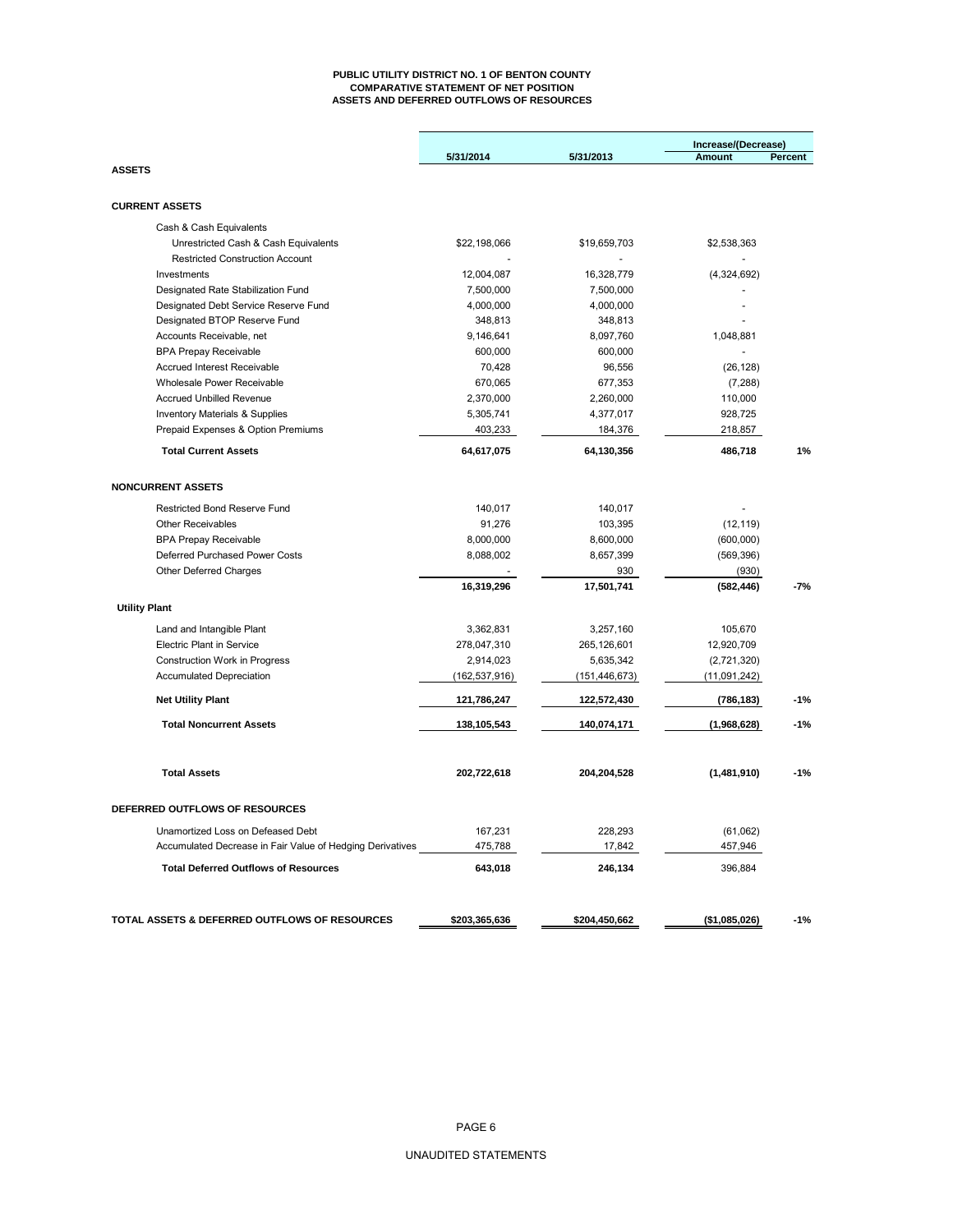#### **PUBLIC UTILITY DISTRICT NO. 1 OF BENTON COUNTY COMPARATIVE STATEMENT OF NET POSITION LIABILITIES AND DEFERRED INFLOWS OF RESOURCES**

|                                                                        | 5/31/2014            | 5/31/2013            | Increase/(Decrease)<br>Amount | Percent |
|------------------------------------------------------------------------|----------------------|----------------------|-------------------------------|---------|
| <b>LIABILITIES</b>                                                     |                      |                      |                               |         |
| <b>CURRENT LIABILITIES</b>                                             |                      |                      |                               |         |
|                                                                        |                      |                      |                               |         |
| <b>Warrants Outstanding</b>                                            | \$49,759             | \$73,325             | (\$23,566)                    |         |
| <b>Accounts Payable</b>                                                | 6,712,409            | 6,170,786            | 541,623                       |         |
| <b>Customer Deposits</b>                                               | 1,363,184            | 1,292,679            | 70,505                        |         |
| Accrued Taxes Payable                                                  | 1,724,880            | 1,671,144            | 53,735                        |         |
| Other Current & Accrued Liabilities<br><b>Accrued Interest Payable</b> | 1,410,396<br>212,976 | 1,183,224<br>220,787 | 227,172<br>(7, 811)           |         |
| Revenue Bonds, Current Portion                                         | 3,035,000            | 2,940,000            | 95,000                        |         |
| <b>Total Current Liabilities</b>                                       | 14,508,603           | 13,551,945           | 956,658                       | 7%      |
|                                                                        |                      |                      |                               |         |
| <b>NONCURRENT LIABILITIES</b>                                          |                      |                      |                               |         |
| 2005 Bond Issue                                                        | 1,900,000            | 3,040,000            | (1, 140, 000)                 |         |
| 2010 Bond Issue                                                        | 17,345,000           | 17,345,000           |                               |         |
| 2011 Bond Issue                                                        | 34,355,000           | 36,250,000           | (1,895,000)                   |         |
| Unamortized Premium & Discount                                         | 3,863,081            | 4,377,919            | (514, 839)                    |         |
| Deferred Revenue                                                       | 436,172              | 1,213,264            | (777, 093)                    |         |
| <b>BPA Prepay Incentive Credit</b>                                     | 2,311,367            | 2,472,623            | (161, 256)                    |         |
| <b>Other Liabilities</b>                                               | 2,284,282            | 1,694,037            | 590,245                       |         |
| <b>Total Noncurrent Liabilities</b>                                    | 62,494,901           | 66,392,843           | (3,897,942)                   | -6%     |
| <b>Total Liabilities</b>                                               | 77,003,504           | 79,944,788           | (2,941,284)                   | $-4%$   |
| DEFERRED INFLOWS OF RESOURCES                                          |                      |                      |                               |         |
| Accumulated Increase in Fair Value of Hedging Derivatives              | 279,135              | 270,131              | 9,004                         |         |
| <b>Total Deferred Inflows of Resources</b>                             | 279,135              | 270,131              | 9,004                         | 3%      |
| <b>NET POSITION</b>                                                    |                      |                      |                               |         |
| Net Investment in Capital Assets                                       | 61,455,397           | 58,847,803           | 2,607,594                     |         |
| <b>Restricted for Debt Service</b>                                     | 140,017              | 140,017              |                               |         |
| Unrestricted                                                           | 64,487,582           | 65,247,921           | (760, 339)                    |         |
| <b>Total Net Position</b>                                              | 126,082,997          | 124,235,742          | 1,847,255                     | 1%      |
| TOTAL NET POSITION, LIABILITIES AND                                    |                      |                      |                               |         |
| DEFERRED INFLOWS OF RESOURCES                                          |                      |                      |                               |         |
|                                                                        | \$203,365,636        | \$204,450,662        | (\$1,085,026)                 | $-1%$   |
|                                                                        |                      |                      |                               |         |
| <b>CURRENT RATIO:</b>                                                  | 4.45:1               | 4.73:1               |                               |         |
| (Current Assets / Current Liabilities)                                 |                      |                      |                               |         |
| <b>WORKING CAPITAL:</b>                                                | \$50,108,471         | \$50,578,411         | (\$469,940)                   | $-1%$   |
| (Current Assets less Current Liabilities)                              |                      |                      |                               |         |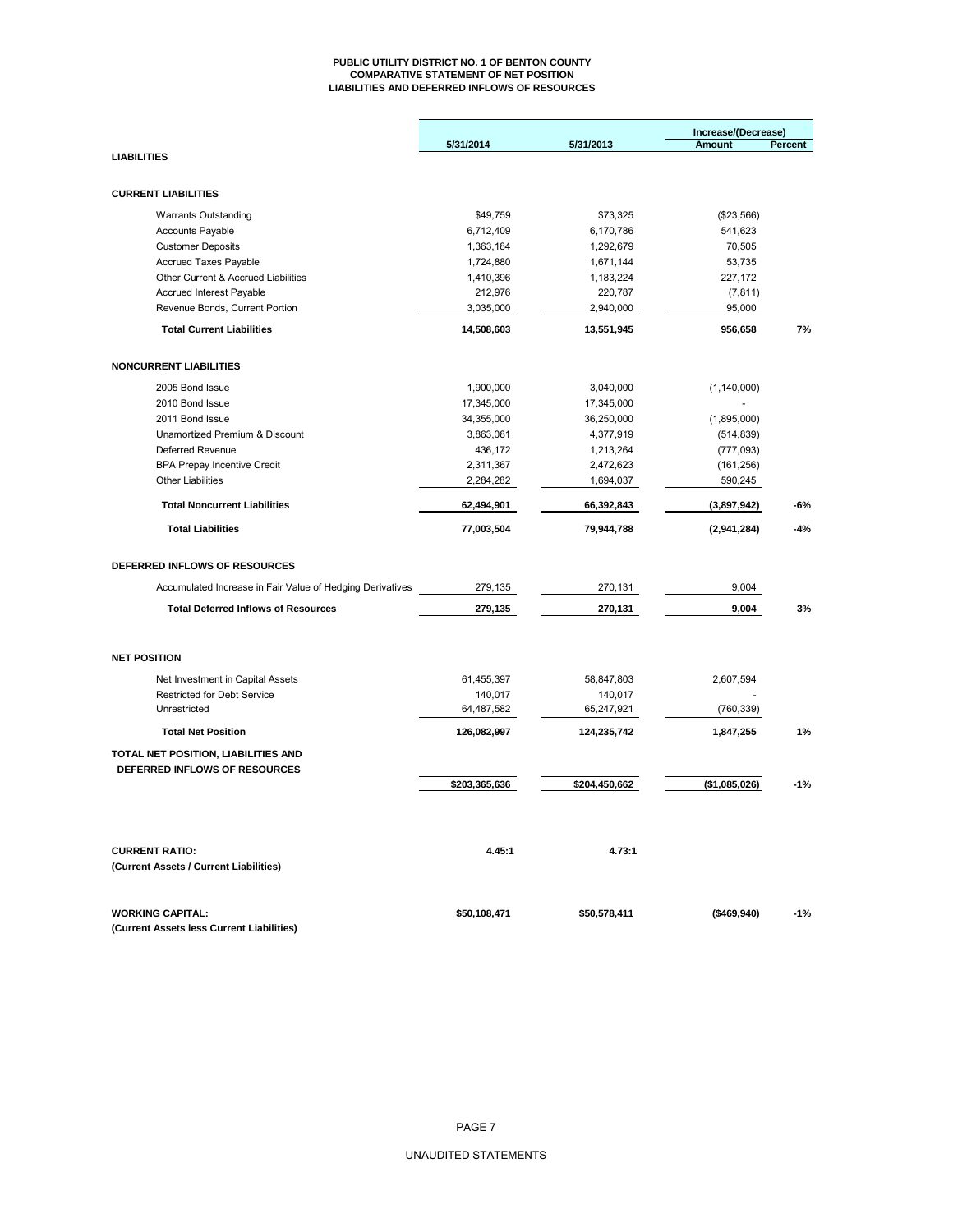#### **PUBLIC UTILITY DISTRICT NO. 1 OF BENTON COUNTY ENERGY STATISTICAL DATA CURRENT MONTH**

|                                                                              | 5/31/2014                   |                               |              | 5/31/2013                     |                 |
|------------------------------------------------------------------------------|-----------------------------|-------------------------------|--------------|-------------------------------|-----------------|
|                                                                              |                             |                               | <b>PCT</b>   |                               | <b>PCT</b>      |
| <b>ENERGY SALES RETAIL - REVENUE</b>                                         | <b>ACTUAL</b>               | <b>BUDGET</b>                 | <b>VAR</b>   | <b>ACTUAL</b>                 | <b>VAR</b>      |
| Residential                                                                  | \$3,091,002                 | \$3,565,494                   | $-13%$       | \$3,278,766                   | $-6%$           |
| <b>Small General Service</b>                                                 | 615,224                     | 651,742                       | $-6%$        | 633,295                       | $-3%$           |
| <b>Medium General Service</b>                                                | 818,688                     | 850,450                       | $-4%$        | 827,810                       | $-1%$           |
| Large General Service                                                        | 972,386                     | 937,952                       | 4%           | 980,130                       | $-1%$           |
| Large Industrial<br>Small Irrigation                                         | 256,506<br>120,676          | 275,239<br>101,601            | $-7%$<br>19% | 263,193                       | $-3%$<br>7%     |
| Large Irrigation                                                             | 2,927,298                   | 2,263,709                     | 29%          | 112,351<br>2,736,064          | 7%              |
| <b>Street Lights</b>                                                         | 17,754                      | 18,328                        | $-3%$        | 17,705                        | 0%              |
| <b>Security Lights</b>                                                       | 20,754                      | 21,112                        | $-2%$        | 20.450                        | 1%              |
| <b>Unmetered Accounts</b>                                                    | 13,996                      | 14,970                        | $-7%$        | 13,927                        | 0%              |
| <b>Billed Revenues Before Taxes</b>                                          | \$8,854,285                 | \$8,700,597                   | 2%           | \$8,883,691                   | 0%              |
| <b>City Occupation Taxes</b>                                                 | 348,750                     | 375,579                       | $-7%$        | 361,828                       | $-4%$           |
| Bad Debt Expense (reduced from 0.25% to 0.2% of retail sales in August 2013) | (19,000)                    | (19, 237)                     | $-1%$        | (24,000)                      | $-21%$          |
| <b>Unbilled Revenue</b><br><b>TOTAL SALES - REVENUE</b>                      | (330,000)<br>\$8,854,036    | (330,000)<br>\$8,726,939      | 0%<br>1%     | (200,000)<br>\$9,021,519      | 65%<br>$-2%$    |
|                                                                              |                             |                               |              |                               |                 |
| <b>ENERGY SALES RETAIL - kWh</b>                                             |                             |                               |              |                               |                 |
| Residential                                                                  | 38,751,097                  | 43,959,385                    | $-12%$       | 41,520,865                    | $-7%$           |
| <b>Small General Service</b>                                                 | 8,960,528                   | 9,220,805                     | $-3%$        | 9,285,161                     | $-3%$           |
| <b>Medium General Service</b>                                                | 13,403,247                  | 13,701,946                    | $-2%$        | 13,461,961                    | 0%              |
| Large General Service                                                        | 17,175,060                  | 16,131,814                    | 6%           | 17,300,043                    | $-1%$           |
| Large Industrial                                                             | 6,227,320                   | 6,001,210                     | 4%           | 6,331,645                     | $-2%$           |
| Small Irrigation<br>Large Irrigation                                         | 2,487,573<br>68,929,139     | 1,975,288<br>50,567,605       | 26%<br>36%   | 2,288,143<br>62,939,428       | 9%<br>10%       |
| <b>Street Lights</b>                                                         | 225,070                     | 230,772                       | $-2%$        | 229,161                       | $-2%$           |
| Security Lights                                                              | 103,334                     | 89,843                        | 15%          | 105,222                       | $-2%$           |
| <b>Unmetered Accounts</b>                                                    | 248,246                     | 246,346                       | 1%           | 247,676                       | 0%              |
| <b>TOTAL kWh BILLED</b>                                                      | 156,510,614                 | 142,125,014                   | 10%          | 153,709,305                   | 2%              |
|                                                                              |                             |                               |              |                               |                 |
| <b>NET POWER COST</b>                                                        |                             |                               |              |                               |                 |
| <b>BPA Power Costs</b><br>Slice                                              | \$2,563,915                 | \$2,687,244                   | $-5%$        | \$2,679,196                   | $-4%$           |
| <b>Block</b>                                                                 | 1,325,941                   | 1,325,966                     | 0%           | 872,109                       | 52%             |
| Subtotal                                                                     | 3,889,856                   | 4,013,210                     | $-3%$        | 3,551,305                     | 10%             |
| <b>Other Power Purchases</b>                                                 | 1,139,090                   | 416,049                       | 174%         | 1,824,561                     | -38%            |
| Frederickson                                                                 | 712,824                     | 649,439                       | 10%          | 632,176                       | 13%             |
| Transmission                                                                 | 741,711                     | 738,457                       | 0%           | 641,620                       | 16%             |
| Ancillary                                                                    | 379,306                     | 320,948                       | 18%          | 328,912                       | 15%             |
| <b>Conservation Program</b><br><b>Gross Power Costs</b>                      | 34,268<br>6,897,055         | 110,322<br>6,248,425          | -69%<br>10%  | 131,322<br>7,109,896          | $-74%$<br>$-3%$ |
| Less Sales for Resale-Energy                                                 | (1, 377, 048)               | (1,033,694)                   | 33%          | (1,440,513)                   | $-4%$           |
| Less Sales for Resale-Gas                                                    |                             |                               | n/a          |                               | n/a             |
| Less Transmission of Power for Others                                        | (65, 380)                   | (41, 667)                     | 57%          | (67, 452)                     | -3%             |
| <b>NET POWER COSTS</b>                                                       | \$5,454,627                 | \$5,173,064                   | 5%           | \$5.601.931                   | $-3%$           |
| <b>NET POWER - kWh</b>                                                       |                             |                               |              |                               |                 |
| <b>BPA Power Costs</b>                                                       |                             |                               |              |                               |                 |
| Slice                                                                        | 120,510,000                 | 126,424,552                   | $-5%$        | 109,678,000                   | 10%             |
| <b>Block</b>                                                                 | 79,126,000                  | 79,126,402                    | 0%           | 74,838,000                    | 6%              |
| Subtotal                                                                     | 199,636,000                 | 205,550,954                   | $-3%$        | 184,516,000                   | 8%              |
| <b>Other Power Purchases</b>                                                 | 37,800,495                  | 5,950,942                     | 535%         | 49,750,561                    | -24%            |
| Frederickson                                                                 | 1,832,000                   |                               | n/a          |                               | n/a             |
| Gross Power kWh<br>Less Sales for Resale                                     | 239,268,495                 | 211,501,896                   | 13%          | 234,266,561<br>(74, 319, 000) | 2%              |
| Less Transmission Losses/Imbalance                                           | (67,888,000)<br>(4,538,000) | (65, 912, 591)<br>(2,822,555) | 3%<br>61%    | (3,008,000)                   | -9%<br>51%      |
| <b>NET POWER - kWh</b>                                                       | 166,842,495                 | 142,766,750                   | 17%          | 156,939,561                   | 6%              |
|                                                                              |                             |                               |              |                               |                 |
| <b>COST PER MWh: (dollars)</b>                                               |                             |                               |              |                               |                 |
| Gross Power Cost (average)                                                   | \$28.83                     | \$29.54                       | $-2%$        | \$30.35                       | -5%             |
| Net Power Cost                                                               | \$32.69                     | \$36.23                       | $-10%$       | \$35.69                       | -8%             |
| <b>BPA Power Cost</b><br>Sales for Resale                                    | \$19.48<br>\$20.28          | \$19.52<br>\$15.86            | 0%<br>28%    | \$19.25<br>\$19.38            | 1%<br>5%        |
|                                                                              |                             |                               |              |                               |                 |
| <b>ACTIVE SERVICE AGREEMENTS:</b>                                            |                             |                               |              |                               |                 |
| Residential                                                                  | 41,675                      |                               |              | 41,292                        | 1%              |
| <b>Small General Service</b>                                                 | 4,732                       |                               |              | 4,680                         | 1%              |
| <b>Medium General Service</b>                                                | 752                         |                               |              | 745                           | 1%              |
| Large General Service                                                        | 147                         |                               |              | 144                           | 2%              |
| Large Industrial                                                             | 3<br>561                    |                               |              | 3<br>566                      | 0%              |
| Small Irrigation<br>Large Irrigation                                         | 224                         |                               |              | 219                           | $-1%$<br>2%     |
| <b>Street Lights</b>                                                         | 9                           |                               |              | 9                             | 0%              |
| <b>Security Lights</b>                                                       | 1,495                       |                               |              | 1,480                         | 1%              |
| <b>Unmetered Accounts</b>                                                    | 357                         |                               |              | 355                           | 1%              |
| <b>TOTAL</b>                                                                 | 49,955                      |                               |              | 49,493                        | 1%              |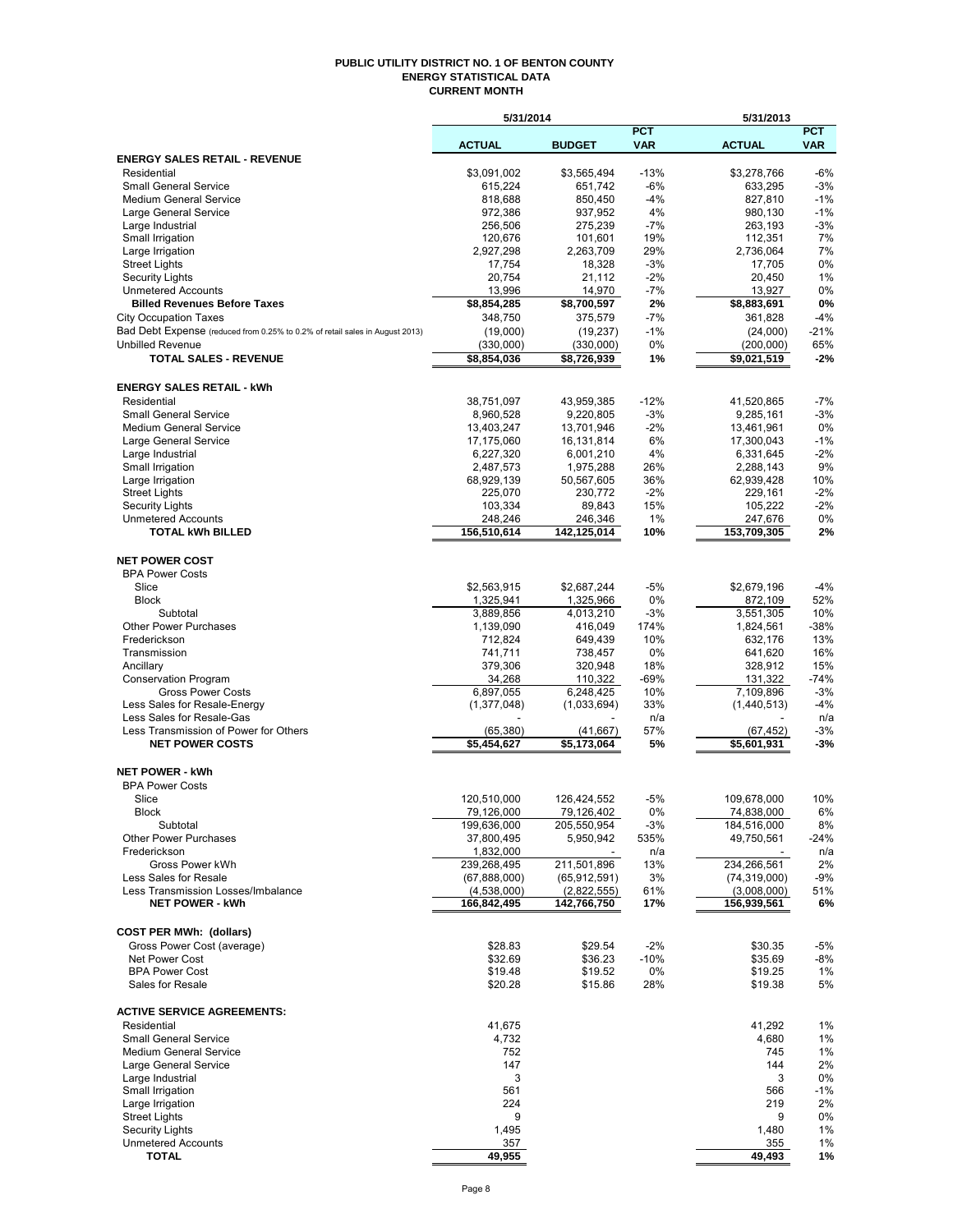#### **PUBLIC UTILITY DISTRICT NO. 1 OF BENTON COUNTY ENERGY STATISTICAL DATA YEAR TO DATE**

|                                                                              | 5/31/2014                     |                             |                          | 5/31/2013                     |                          |
|------------------------------------------------------------------------------|-------------------------------|-----------------------------|--------------------------|-------------------------------|--------------------------|
|                                                                              | <b>ACTUAL</b>                 | <b>BUDGET</b>               | <b>PCT</b><br><b>VAR</b> | <b>ACTUAL</b>                 | <b>PCT</b><br><b>VAR</b> |
| <b>ENERGY SALES RETAIL - REVENUE</b>                                         |                               |                             |                          |                               |                          |
| Residential                                                                  | \$24.305.728                  | \$24,835,705                | $-2%$                    | \$23,315,195                  | 4%                       |
| <b>Small General Service</b>                                                 | 3,443,032                     | 3,436,214                   | 0%                       | 3,338,031                     | 3%                       |
| <b>Medium General Service</b>                                                | 4,824,371                     | 4,834,086                   | $0\%$                    | 4,581,680                     | 5%                       |
| Large General Service<br>Large Industrial                                    | 5,199,681<br>1,362,340        | 5,352,440<br>1,429,384      | $-3%$<br>-5%             | 5,136,642<br>1,384,182        | 1%<br>$-2%$              |
| Small Irrigation                                                             | 313,424                       | 297,802                     | 5%                       | 298,010                       | 5%                       |
| Large Irrigation                                                             | 6,981,995                     | 5,466,064                   | 28%                      | 5,886,095                     | 19%                      |
| <b>Street Lights</b>                                                         | 88,693                        | 88,918                      | 0%                       | 85,944                        | 3%                       |
| <b>Security Lights</b>                                                       | 103,215                       | 102,842                     | 0%                       | 100.345                       | 3%                       |
| <b>Unmetered Accounts</b><br><b>Billed Revenues Before Taxes</b>             | 69,982<br>\$46,692,462        | 73,058<br>\$45,916,513      | -4%<br>2%                | 69,404<br>\$44,195,527        | 1%<br>6%                 |
| <b>City Occupation Taxes</b>                                                 | 2,349,933                     | 2.399.924                   | $-2%$                    | 2,261,690                     | 4%                       |
| Bad Debt Expense (reduced from 0.25% to 0.2% of retail sales in August 2013) | (101,000)                     | (101, 521)                  | $-1%$                    | (120,000)                     | $-16%$                   |
| <b>Unbilled Revenue</b>                                                      | (2,330,000)                   | (2,330,000)                 | 0%                       | (1,737,000)                   | 34%                      |
| <b>TOTAL SALES - REVENUE</b>                                                 | \$46,611,395                  | \$45,884,916                | 2%                       | \$44,600,216                  | 5%                       |
| <b>ENERGY SALES RETAIL - kWh</b>                                             |                               |                             |                          |                               |                          |
| Residential                                                                  | 324,005,806                   | 329,677,630                 | $-2%$                    | 309,528,074                   | 5%                       |
| <b>Small General Service</b>                                                 | 50,823,338                    | 50,250,875                  | 1%                       | 49,202,163                    | 3%                       |
| <b>Medium General Service</b>                                                | 72,592,328                    | 72,939,559                  | $0\%$                    | 69,340,269                    | 5%                       |
| Large General Service<br>Large Industrial                                    | 86,393,220<br>30,184,195      | 87,063,656<br>30,320,174    | $-1%$<br>0%              | 85.378.881<br>30,659,915      | 1%<br>$-2%$              |
| Small Irrigation                                                             | 4,424,389                     | 3,479,735                   | 27%                      | 4,115,995                     | 7%                       |
| Large Irrigation                                                             | 121,456,313                   | 87,817,946                  | 38%                      | 98,687,122                    | 23%                      |
| <b>Street Lights</b>                                                         | 1,142,950                     | 1,198,736                   | $-5%$                    | 1,146,017                     | 0%                       |
| <b>Security Lights</b>                                                       | 517,487                       | 447,280                     | 16%                      | 525,759                       | $-2%$                    |
| <b>Unmetered Accounts</b>                                                    | 1,238,480                     | 1,230,858                   | $1\%$                    | 1,229,812                     | 1%                       |
| <b>TOTAL kWh BILLED</b>                                                      | 692,778,506                   | 664,426,449                 | 4%                       | 649,814,007                   | 7%                       |
| <b>NET POWER COST</b>                                                        |                               |                             |                          |                               |                          |
| <b>BPA Power Costs</b>                                                       |                               |                             |                          |                               |                          |
| Slice<br><b>Block</b>                                                        | \$13,313,301<br>9,670,314     | \$13,436,220<br>9,670,494   | $-1%$<br>0%              | \$13,395,980<br>8,226,591     | $-1%$<br>18%             |
| Subtotal                                                                     | 22,983,615                    | 23,106,714                  | $-1%$                    | 21,622,571                    | 6%                       |
| <b>Other Power Purchases</b>                                                 | 6,802,888                     | 2,289,327                   | 197%                     | 5,224,711                     | 30%                      |
| Frederickson                                                                 | 5,219,931                     | 5,378,267                   | -3%                      | 3,572,304                     | 46%                      |
| Transmission                                                                 | 3,701,713                     | 3,692,285                   | 0%                       | 3,199,576                     | 16%                      |
| Ancillary                                                                    | 1,815,600                     | 1,529,868                   | 19%                      | 1,602,776                     | 13%                      |
| <b>Conservation Program</b>                                                  | 89,598                        | 551,611                     | $-84%$                   | 632,806                       | $-86%$                   |
| <b>Gross Power Costs</b><br>Less Sales for Resale-Energy                     | 40,613,346                    | 36,548,072                  | 11%<br>55%               | 35,854,744                    | 13%<br>31%               |
| Less Sales for Resale-Gas                                                    | (9,942,443)<br>(399, 293)     | (6,413,093)                 | n/a                      | (7,616,419)                   | n/a                      |
| Less Transmission of Power for Others                                        | (279, 624)                    | (208, 333)                  | 34%                      | (352, 939)                    | $-21%$                   |
| <b>NET POWER COSTS</b>                                                       | \$29,991,986                  | \$29,926,645                | 0%                       | $\overline{$27,885,386}$      | 8%                       |
| <b>NET POWER - kWh</b>                                                       |                               |                             |                          |                               |                          |
| <b>BPA Power Costs</b>                                                       |                               |                             |                          |                               |                          |
| Slice                                                                        | 500,300,000                   | 452,158,274                 | 11%                      | 473,505,000                   | 6%                       |
| Block<br>Subtotal                                                            | 338,978,000<br>839,278,000    | 338,984,700<br>791,142,974  | 0%<br>6%                 | 320,612,000<br>794,117,000    | 6%<br>6%                 |
| <b>Other Power Purchases</b>                                                 | 167,289,030                   | 35,856,450                  | 367%                     | 140,662,003                   | 19%                      |
| Frederickson                                                                 | 41,060,000                    | 91,600,000                  | $-55%$                   | 13,847,000                    | 197%                     |
| Gross Power kWh                                                              | 1,047,627,030                 | 918,599,424                 | 14%                      | 948,626,003                   | 10%                      |
| Less Sales for Resale                                                        | (350, 556, 000)               | (188, 807, 839)             | 86%                      | (278, 552, 000)               | 26%                      |
| Less Transmission Losses/Imbalance<br><b>NET POWER - kWh</b>                 | (14, 149, 000)<br>682,922,030 | (11,802,879)<br>717,988,706 | 20%<br>-5%               | (13, 435, 000)<br>656,639,003 | 5%<br>4%                 |
|                                                                              |                               |                             |                          |                               |                          |
| <b>COST PER MWh: (dollars)</b><br>Gross Power Cost (average)                 | \$38.77                       | \$39.79                     | $-3%$                    | \$37.80                       | 3%                       |
| Net Power Cost                                                               | \$43.92                       | \$41.68                     | 5%                       | \$42.47                       | 3%                       |
| <b>BPA Power Cost</b>                                                        | \$27.38                       | \$29.21                     | -6%                      | \$27.23                       | 1%                       |
| Sales for Resale                                                             | \$28.36                       | \$22.07                     | 29%                      | \$27.34                       | 4%                       |
| <b>AVERAGE ACTIVE SERVICE AGREEMENTS:</b>                                    |                               |                             |                          |                               |                          |
| Residential                                                                  | 41,604                        |                             |                          | 41,160                        | 1%                       |
| <b>Small General Service</b>                                                 | 4,721                         |                             |                          | 4,666                         | 1%                       |
| <b>Medium General Service</b><br>Large General Service                       | 754<br>147                    |                             |                          | 743<br>144                    | 1%<br>2%                 |
| Large Industrial                                                             | 3                             |                             |                          | 3                             | 0%                       |
| Small Irrigation                                                             | 564                           |                             |                          | 559                           | 1%                       |
| Large Irrigation                                                             | 219                           |                             |                          | 193                           | 13%                      |
| <b>Street Lights</b>                                                         | 9                             |                             |                          | 9                             | 0%                       |
| <b>Security Lights</b>                                                       | 1,498                         |                             |                          | 1,479                         | 1%                       |
| <b>Unmetered Accounts</b>                                                    | 357                           |                             |                          | 354                           | 1%                       |
| <b>TOTAL</b>                                                                 | 49,875                        |                             |                          | 49,309                        | 1%                       |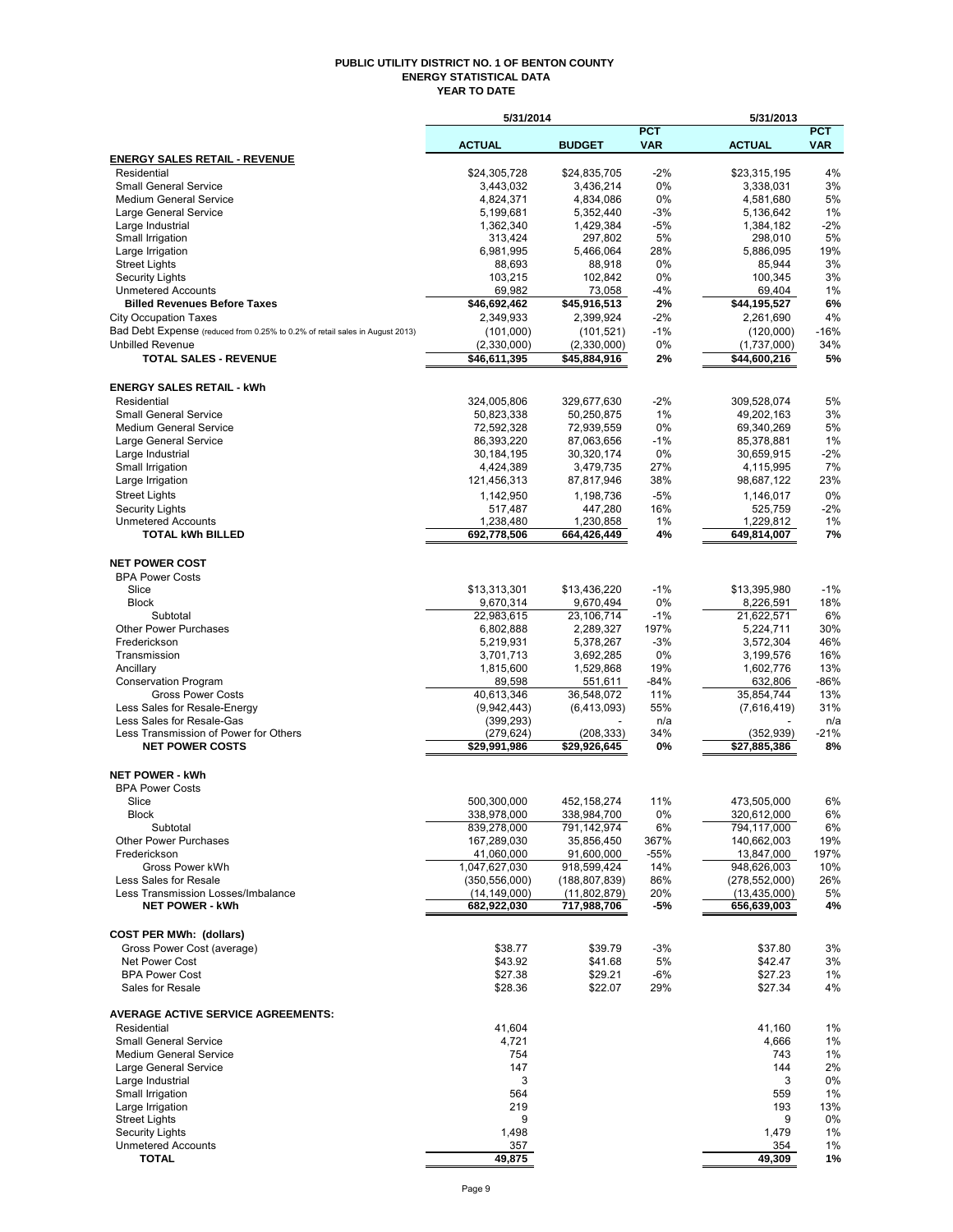#### **PUBLIC UTILITY DISTRICT NO. 1 OF BENTON COUNTY KWH SALES MONTHLY ACTIVITY**

|                               | January                | February               | March                    | April                    | May                    | June                   | July                   | August                 | September              | October                | November               | December               | Total                     |
|-------------------------------|------------------------|------------------------|--------------------------|--------------------------|------------------------|------------------------|------------------------|------------------------|------------------------|------------------------|------------------------|------------------------|---------------------------|
|                               |                        |                        |                          |                          |                        |                        |                        |                        |                        |                        |                        |                        |                           |
| Residential<br>2010           | 90,401,297             | 62,193,032             | 53,340,924               | 52,167,129               | 41,358,640             | 36,991,324             | 46,276,194             | 56,798,929             | 45,223,487             | 39,318,660             | 47, 167, 407           | 83,538,257             | 654,775,280               |
| 2011                          | 87,928,561             | 74,994,510             | 66,362,298               | 56,496,440               | 44,658,070             | 38,780,815             | 45,214,732             | 49,562,439             | 53,301,689             | 40,235,412             | 51,381,140             | 79,037,233             | 687,953,339               |
| 2012                          | 88,212,383             | 80,652,978             | 57,019,446               | 49,435,721               | 40,022,618             | 41,521,205             | 46,830,893             | 57,987,360             | 50,232,442             | 36,528,055             | 52,822,005             | 66,753,204             | 668,018,310               |
| 2013                          | 85,933,904             | 77,488,047             | 56,513,417               | 48,071,841               | 41,520,865             | 42,301,535             | 51,932,912             | 59,463,795             | 53,272,213             | 41,006,176             | 52,879,427             | 87,502,483             | 697,886,615               |
| 2014                          | 90,995,045             | 86,856,866             | 61,276,449               | 46,126,349               | 38,751,097             |                        |                        |                        |                        |                        |                        |                        | 324,005,806               |
| <b>Small General Service</b>  |                        |                        |                          |                          |                        |                        |                        |                        |                        |                        |                        |                        |                           |
| 2010                          | 11,298,796             | 9,359,091              | 8,325,664                | 8,910,446                | 8,119,117              | 9,131,977              | 9,264,244              | 11,772,305             | 9,928,289              | 8,493,299              | 7,952,158              | 10,927,613             | 113,482,999               |
| 2011                          | 11,059,833             | 10,192,630             | 9,181,231                | 9,382,413                | 9,157,991              | 9,277,162              | 10,078,685             | 10,533,804             | 10,921,485             | 9,047,075              | 8,522,751              | 10,983,138             | 118,338,198               |
| 2012                          | 11,620,253             | 11,081,244             | 8,731,569                | 8,613,151                | 9,186,607              | 9,378,977              | 10,247,220             | 11,671,124             | 11,202,911             | 8,464,869              | 9,293,606              | 9,929,524              | 119,421,055               |
| 2013                          | 11,394,724             | 10,700,711             | 8,862,866                | 8,958,701                | 9,285,161              | 9,833,210              | 10,896,923             | 12,097,199             | 11,379,590             | 8,965,721              | 9,306,967              | 11,245,947             | 122,927,720               |
| 2014                          | 12,002,884             | 11,773,687             | 9,247,968                | 8,838,271                | 8,960,528              |                        |                        |                        |                        |                        |                        |                        | 50,823,338                |
| <b>Medium General Service</b> |                        |                        |                          |                          |                        |                        |                        |                        |                        |                        |                        |                        |                           |
| 2010                          | 14,902,921             | 13,314,190             | 12,537,015               | 13,120,661               | 12,944,989             | 14,180,341             | 14,246,821             | 16,794,209             | 14,755,524             | 14,240,649             | 13,708,861             | 16,121,462             | 170,867,643               |
| 2011                          | 15,884,076             | 14,063,566             | 13,241,633               | 14,443,388               | 14, 171, 832           | 13,508,596             | 14,835,014             | 15,898,300             | 16,378,392             | 13,612,489             | 12,898,272             | 16,527,877             | 175,463,435               |
| 2012                          | 15,995,754             | 14,843,947             | 12,863,785               | 13,464,357               | 13,553,914             | 14,103,136             | 14,973,817             | 16,437,847             | 16,513,370             | 14,079,820             | 14,709,116             | 14,459,816             | 175,998,679               |
| 2013                          | 15,375,716             | 14,629,522             | 12,714,807               | 13,158,263               | 13,461,961             | 14,198,240             | 15,233,651             | 16,943,765             | 16, 157, 388           | 14,583,038             | 14,990,108             | 15,803,535             | 177,249,994               |
| 2014                          | 16,255,765             | 16,174,267             | 13,320,761               | 13,438,288               | 13,403,247             |                        |                        |                        |                        |                        |                        |                        | 72,592,328                |
| Large General Service         |                        |                        |                          |                          |                        |                        |                        |                        |                        |                        |                        |                        |                           |
| 2010                          | 19,010,500             | 17,541,520             | 16,854,980               | 18,160,760               | 16,381,580             | 17,513,200             | 17,387,620             | 20,804,880             | 19,173,218             | 20,426,577             | 16,918,637             | 18,512,888             | 218,686,360               |
| 2011                          | 16,667,038             | 16,211,666             | 15,328,400               | 17,016,972               | 16,378,040             | 16,603,740             | 17,087,020             | 17,842,100             | 20,127,280             | 18,812,860             | 16,068,160             | 21,525,480             | 209,668,756               |
| 2012                          | 17,752,480             | 17,246,280             | 15,614,938               | 17,276,652               | 17,948,285             | 17,269,044             | 17,262,035             | 20,169,040             | 19,875,000             | 19,266,300             | 20,172,401             | 17,524,790             | 217,377,245               |
| 2013<br>2014                  | 18,363,206             | 16,370,904             | 16,064,720<br>16,529,440 | 17,280,008<br>16,641,080 | 17,300,043             | 17,480,703             | 18,704,243             | 20,956,543             | 20,230,220             | 19,362,880             | 19,518,760             | 17,683,240             | 219,315,470<br>86,393,220 |
|                               | 18,043,140             | 18,004,500             |                          |                          | 17,175,060             |                        |                        |                        |                        |                        |                        |                        |                           |
| Large Industrial              |                        |                        |                          |                          |                        |                        |                        |                        |                        |                        |                        |                        |                           |
| 2010                          | 6,226,555              | 2,227,330              | 5,627,800                | 5,390,705                | 4,714,640              | 4,859,035              | 5,872,735              | 6,107,230              | 3,465,780              | 1,323,980              | 3,398,080              | 6,150,790              | 55,364,660                |
| 2011<br>2012                  | 6,299,710<br>6,484,220 | 4,802,485<br>5,701,260 | 6,254,835<br>6,243,370   | 4,856,705<br>6,036,840   | 6,011,530<br>5,596,185 | 5,928,790<br>5,463,635 | 6,292,475<br>5,815,140 | 6,387,425<br>6,333,690 | 5,827,005<br>4,362,805 | 3,302,090<br>6,313,930 | 2,967,790<br>6,307,555 | 6,479,970<br>5,916,535 | 65,410,810<br>70,575,165  |
| 2013                          | 6,303,530              | 5,690,550              | 5,970,720                | 6,363,470                | 6,331,645              | 6,273,940              | 6,074,935              | 6,052,520              | 3,037,994              | 6,374,590              | 4,922,960              | 6,405,925              | 69,802,779                |
| 2014                          | 6,203,055              | 5,695,020              | 6,141,110                | 5,917,690                | 6,227,320              |                        |                        |                        |                        |                        |                        |                        | 30, 184, 195              |
| <b>Small Irrigation</b>       |                        |                        |                          |                          |                        |                        |                        |                        |                        |                        |                        |                        |                           |
| 2010                          | 3,396                  | 2,521                  | 483,824                  | 1,399,009                | 1,838,477              | 1,849,940              | 2,883,755              | 2,863,673              | 2,013,784              | 1,060,170              | 19,954                 | 27,645                 | 14,446,148                |
| 2011                          | 3,723                  | 2,907                  | 337,065                  | 903,922                  | 1,753,860              | 2,125,131              | 2,842,380              | 3,157,391              | 2,260,605              | 1,098,718              | 113,937                | 6,895                  | 14,606,534                |
| 2012                          | 98                     | 8                      | 300,470                  | 947,657                  | 2,146,900              | 2,179,098              | 3,052,837              | 3,270,042              | 2,207,181              | 1,058,286              | 2,284                  | $\overline{7}$         | 15,164,868                |
| 2013                          | 101                    |                        | 480,748                  | 1,347,003                | 2,288,143              | 2,390,103              | 3,152,789              | 2,941,397              | 1,826,383              | 742,890                | 41,696                 | 30                     | 15,211,283                |
| 2014                          |                        |                        | 566,022                  | 1,370,794                | 2,487,573              |                        |                        |                        |                        |                        |                        |                        | 4,424,389                 |
| Large Irrigation              |                        |                        |                          |                          |                        |                        |                        |                        |                        |                        |                        |                        |                           |
| 2010                          | 251,961                | 245,201                | 14,015,664               | 30,160,039               | 44,624,155             | 62,095,079             | 92,003,942             | 70,557,508             | 25,081,761             | 13,694,765             | 3,529,354              | 615,864                | 356,875,293               |
| 2011                          | 58,069                 | 431,210                | 4,512,419                | 21,126,273               | 36,909,547             | 72,058,616             | 86,862,127             | 84,616,557             | 40,855,201             | 14,327,819             | 5,400,066              | 234,854                | 367,392,758               |
| 2012                          | 527,285                | 661,067                | 6,815,749                | 22,601,004               | 63,674,660             | 58,919,819             | 83,415,022             | 75,956,400             | 37,124,484             | 18,674,352             | 1,931,662              | 271,944                | 370,573,448               |
| 2013                          | 259,061                | 415,476                | 10,346,643               | 24,726,514               | 62,939,428             | 75,510,554             | 97,242,342             | 66,591,892             | 27,504,705             | 18,933,975             | 5,069,220              | (2, 131, 722)          | 387,408,088               |
| 2014                          | 247,328                | 266,769                | 11,959,400               | 40,053,677               | 68,929,139             |                        |                        |                        |                        |                        |                        |                        | 121,456,313               |
| <b>Street Lights</b>          |                        |                        |                          |                          |                        |                        |                        |                        |                        |                        |                        |                        |                           |
| 2010                          | 359,359                | 359,449                | 360,313                  | 361,789                  | 361,879                | 362,059                | 362,059                | 362,131                | 362,059                | 362,419                | 362,383                | 363,535                | 4,339,434                 |
| 2011                          | 447,437                | 447,617                | 447,617                  | 447,905                  | 447,905                | 471,089                | 471,071                | 469,991                | 469,991                | 470,063                | 470,675                | 470,680                | 5,532,041                 |
| 2012                          | 432,872                | 432,872                | 398,337                  | 356,249                  | 346,935                | 339,628                | 339,628                | 327,569                | 309,982                | 300,873                | 285,170                | 266,257                | 4,136,372                 |
| 2013                          | 229,267                | 229,267                | 229,161                  | 229,161                  | 229,161                | 229,161                | 229,161                | 229,209                | 229,209                | 229,245                | 229,395                | 229,425                | 2,750,822                 |
| 2014                          | 229,425                | 229,425                | 229,515                  | 229,515                  | 225,070                |                        |                        |                        |                        |                        |                        |                        | 1,142,950                 |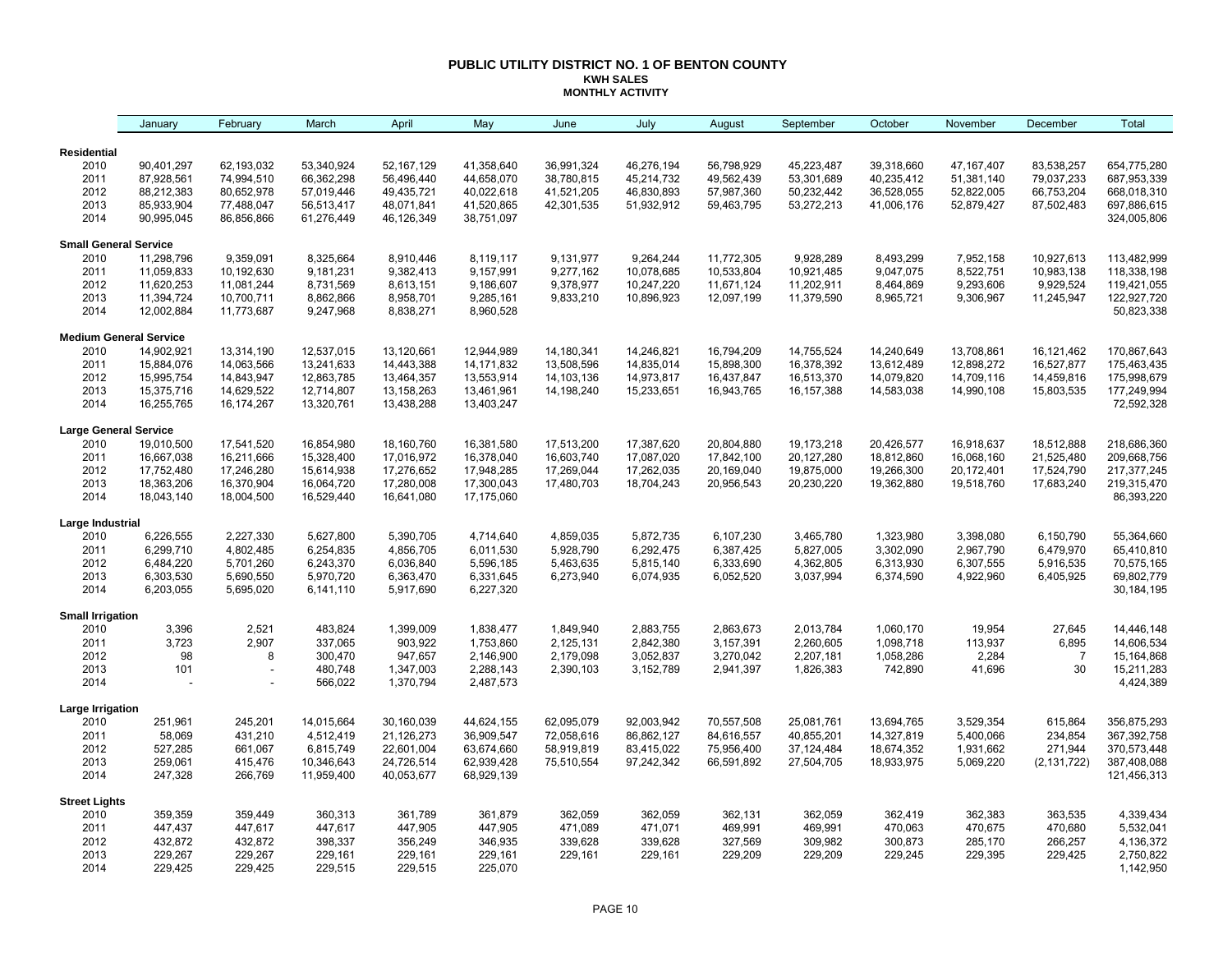#### **PUBLIC UTILITY DISTRICT NO. 1 OF BENTON COUNTY KWH SALES MONTHLY ACTIVITY**

|                        | January     | February    | March       | April       | May         | June        | July        | August      | September     | October     | November    | December    | Total        |
|------------------------|-------------|-------------|-------------|-------------|-------------|-------------|-------------|-------------|---------------|-------------|-------------|-------------|--------------|
| <b>Security Lights</b> |             |             |             |             |             |             |             |             |               |             |             |             |              |
| 2010                   | 87,282      | 87,282      | 87,219      | 89,442      | 89,370      | 89,334      | 89,406      | 89,082      | 89,298        | 90,144      | 90,252      | 90,369      | 1,068,480    |
| 2011                   | 90,387      | 90,567      | 90,675      | 90,675      | 90,747      | 91,323      | 90,855      | 90,207      | 90,315        | 90,315      | 90,315      | 90,459      | 1,086,840    |
| 2012                   | 90,387      | 90,459      | 90,387      | 90,423      | 90,135      | 90,099      | 90,135      | 90,135      | 90,135        | 90,873      | 90,765      | 89,811      | 1,083,744    |
| 2013                   | 104,964     | 104,964     | 105,351     | 105,258     | 105,222     | 105,163     | 105,163     | 104,948     | 104,561       | 104,346     | 103,807     | 103,678     | 1,257,425    |
| 2014                   | 103,678     | 103,678     | 103,420     | 103,377     | 103,334     |             |             |             |               |             |             |             | 517,487      |
| <b>Unmetered</b>       |             |             |             |             |             |             |             |             |               |             |             |             |              |
| 2010                   | 240,695     | 240,695     | 240,695     | 240,695     | 240,821     | 241,945     | 241,945     | 241,945     | 238,908       | 241,024     | 243,193     | 243,193     | 2,895,754    |
| 2011                   | 243,193     | 243,193     | 243,193     | 243,193     | 242,209     | 242,209     | 242,324     | 242,154     | 242,154       | 242,154     | 241,579     | 241,464     | 2,909,019    |
| 2012                   | 241,464     | 241,464     | 244,466     | 244,466     | 244,466     | 244,472     | 244,472     | 244,472     | 244,472       | 244,472     | 244,472     | 244,472     | 2,927,630    |
| 2013                   | 243,914     | 245,210     | 246,506     | 246,506     | 247,676     | 247,676     | 247,676     | 247,676     | 247,676       | 247,676     | 247,676     | 247,686     | 2,963,554    |
| 2014                   | 247,686     | 247,516     | 247,516     | 247,516     | 248,246     |             |             |             |               |             |             |             | 1,238,480    |
| <b>Total</b>           |             |             |             |             |             |             |             |             |               |             |             |             |              |
| 2010                   | 142,782,762 | 105,570,311 | 111,874,098 | 130,000,675 | 130,673,668 | 147,314,234 | 188,628,721 | 186,391,892 | 120,332,108   | 99,251,687  | 93,390,279  | 136,591,616 | ,592,802,051 |
| 2011                   | 138,682,027 | 121,480,351 | 115,999,366 | 125,007,886 | 129,821,731 | 159,087,471 | 184,016,683 | 188,800,368 | 150,474,117   | 101,238,995 | 98,154,685  | 135,598,050 | 648,361,730  |
| 2012                   | 141,357,196 | 130,951,579 | 108,322,517 | 119,066,520 | 152,810,705 | 149,509,113 | 182,271,199 | 192,487,679 | 142, 162, 782 | 105,021,830 | 105,859,036 | 115,456,360 | 645,276,516  |
| 2013                   | 138,208,387 | 125,874,651 | 111,534,939 | 120,486,725 | 153,709,305 | 168,570,285 | 203,819,795 | 185,628,944 | 133,989,939   | 110,550,537 | 107,310,016 | 137,090,227 | 696,773,750  |
| 2014                   | 144,328,006 | 139,351,728 | 119,621,601 | 132,966,557 | 156,510,614 |             |             |             |               |             |             |             | 692,778,506  |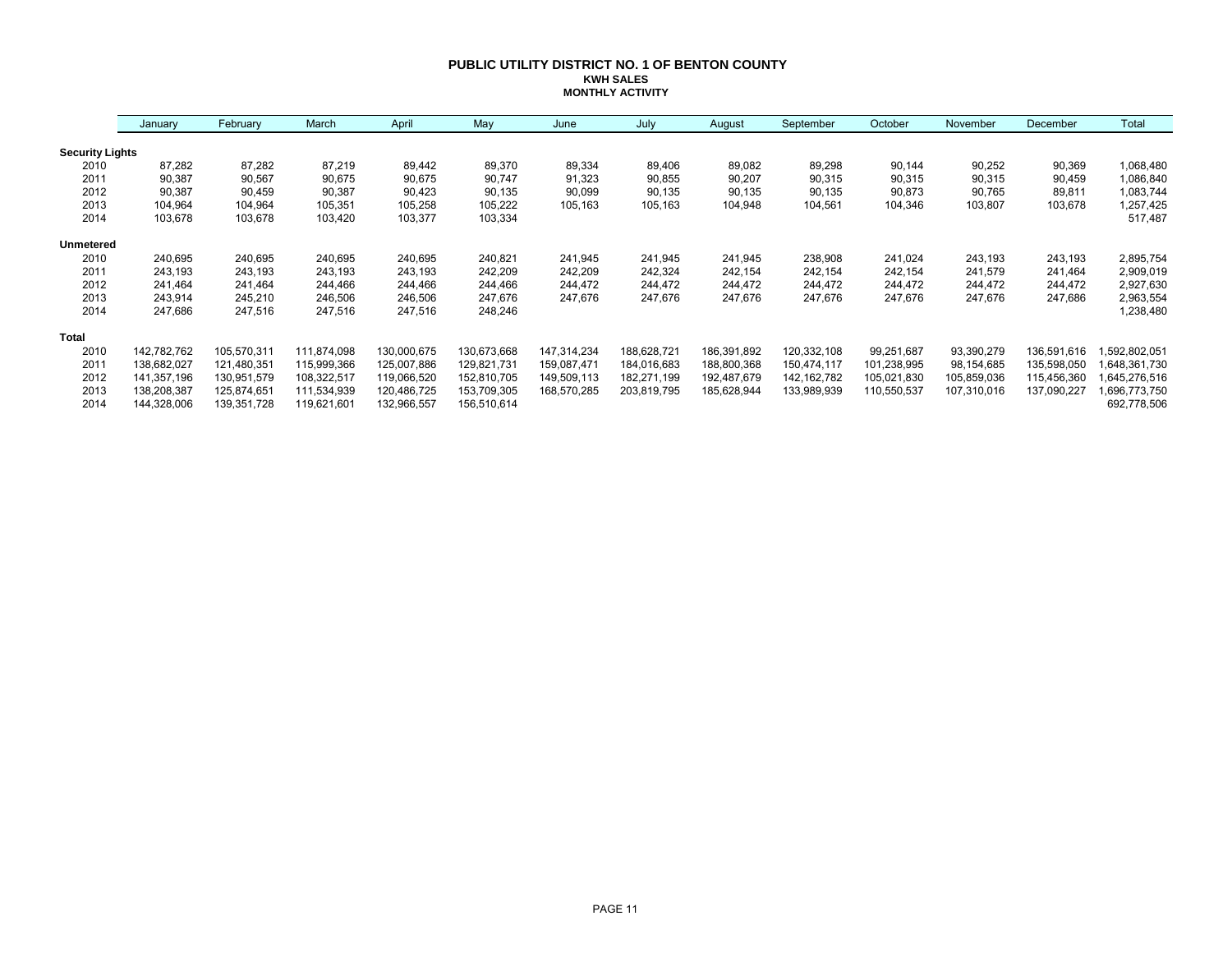## **PUBLIC UTILITY DISTRICT NO. 1 OF BENTON COUNTY CAPITAL ADDITIONS AND RETIREMENTS CURRENT MONTH**

|                                                         | <b>BALANCE</b>           |                          |                          | <b>BALANCE</b>           |
|---------------------------------------------------------|--------------------------|--------------------------|--------------------------|--------------------------|
|                                                         | 4/30/2014                | <b>ADDITIONS</b>         | <b>RETIREMENTS</b>       | 5/31/2014                |
| <b>INTANGIBLE PLANT:</b>                                |                          |                          |                          |                          |
| Organizations                                           | \$28,379                 | \$0                      | \$0                      | \$28,379                 |
| Franchises & Consents                                   | 10,022                   |                          |                          | 10,022                   |
| Miscellaneous & Intangible Plant                        | 29,078                   | $\overline{\phantom{a}}$ | $\overline{\phantom{a}}$ | 29,078                   |
| <b>TOTAL</b>                                            | 67,480                   | $\blacksquare$           |                          | 67,480                   |
| <b>GENERATION PLANT:</b>                                |                          |                          |                          |                          |
| Land & Land Rights                                      |                          |                          |                          |                          |
| Structures & Improvements                               | 1,141,911                |                          |                          | 1,141,911                |
| Fuel Holders & Accessories                              |                          |                          |                          |                          |
| <b>Other Electric Generation</b>                        | 261,940                  |                          |                          | 261,940                  |
| <b>Accessory Electric Equipment</b>                     |                          |                          |                          |                          |
| Miscellaneous Power Plant Equipment<br><b>TOTAL</b>     | 1,403,851                | $\blacksquare$           |                          | 1,403,851                |
|                                                         |                          |                          |                          |                          |
| <b>TRANSMISSION PLANT:</b>                              |                          |                          |                          |                          |
| Land & Land Rights                                      | 156,400                  |                          |                          | 156,400                  |
| Clearing Land & Right Of Ways                           | 25,544                   |                          |                          | 25,544                   |
| <b>Transmission Station Equipment</b>                   | 832,047                  |                          |                          | 832,047                  |
| <b>Towers &amp; Fixtures</b>                            |                          |                          |                          |                          |
| Poles & Fixtures                                        | 3,974,101                |                          |                          | 3,974,101                |
| <b>Overhead Conductor &amp; Devices</b><br><b>TOTAL</b> | 2,998,696<br>7,986,788   |                          |                          | 2,998,696<br>7,986,788   |
|                                                         |                          |                          |                          |                          |
| <b>DISTRIBUTION PLANT:</b>                              |                          |                          |                          |                          |
| Land & Land Rights                                      | 1,592,008                | 2,050                    |                          | 1,594,059                |
| Structures & Improvements                               | 290,439                  |                          |                          | 290,439                  |
| <b>Station Equipment</b>                                | 35,934,091               | (202)                    |                          | 35,933,889               |
| Poles, Towers & Fixtures                                | 18,483,557               | 25,598                   | (21, 790)                | 18,487,365               |
| Overhead Conductor & Devices                            | 11,565,758               | 19,282                   | (49,089)                 | 11,535,952               |
| <b>Underground Conduit</b>                              | 30,922,953               | 44,234                   |                          | 30,967,186               |
| Underground Conductor & Devices                         | 40,027,859               | 473,224                  | (35, 914)                | 40,465,170               |
| <b>Line Transformers</b>                                | 27,257,997               | 34,495                   |                          | 27,292,492               |
| Services-Overhead                                       | 2,853,039                | 5,655                    | (1,095)                  | 2,857,599                |
| Services-Underground                                    | 17,730,519               | 60,981                   | (6, 263)                 | 17,785,237               |
| Meters                                                  | 10,099,284               | 12,502                   | $\overline{\phantom{a}}$ | 10,111,785               |
| Security Lighting                                       | 875,458                  | 2,084                    | (1, 186)                 | 876,356                  |
| <b>Street Lighting</b>                                  | 761,403                  |                          |                          | 761,403                  |
| <b>SCADA System</b><br><b>TOTAL</b>                     | 1,938,929<br>200,333,294 | 679,903                  | (115, 337)               | 1,938,929<br>200,897,859 |
|                                                         |                          |                          |                          |                          |
| <b>GENERAL PLANT:</b>                                   |                          |                          |                          |                          |
| Land & Land Rights                                      | 1,130,759                |                          |                          | 1,130,759                |
| Structures & Improvements                               | 18,220,425               | (19, 197)                |                          | 18,201,228               |
| Information Systems & Technology                        | 15,002,478               | 47,145                   | (101, 143)               | 14,948,479               |
| <b>Transportation Equipment</b>                         | 6,972,645                | (182)                    |                          | 6,972,463                |
| <b>Stores Equipment</b>                                 | 54,108                   |                          |                          | 54,108                   |
| Tools, Shop & Garage Equipment                          | 462,061                  |                          |                          | 462,061                  |
| Laboratory Equipment                                    | 519,429                  |                          |                          | 519,429                  |
| <b>Communication Equipment</b>                          | 2,400,115                |                          |                          | 2,400,115                |
| <b>Broadband Equipment</b>                              | 15,074,687               | 206,585                  |                          | 15,281,272               |
| Miscellaneous Equipment                                 | 1,120,461                |                          |                          | 1,120,461                |
| <b>Other Capitalized Costs</b>                          | 9,568,341                | 6,857                    |                          | 9,575,198                |
| <b>TOTAL</b>                                            | 70,525,509               | 241,208                  | (101, 143)               | 70,665,573               |
| TOTAL ELECTRIC PLANT ACCOUNTS                           | 280,316,921              | 921,111                  | (216, 481)               | 281,021,551              |
| <b>PLANT HELD FOR FUTURE USE</b>                        | 388,589                  |                          |                          | 388,589                  |
| <b>CONSTRUCTION WORK IN PROGRESS</b>                    | 2,772,099                | 141,924                  |                          | 2,914,023                |
| <b>TOTAL CAPITAL</b>                                    | \$283,477,609            | \$1,063,034              | (\$216,481)              | \$284,324,163            |
|                                                         |                          |                          |                          |                          |

**\$1,206,144 Budget**

 $\overline{\phantom{a}}$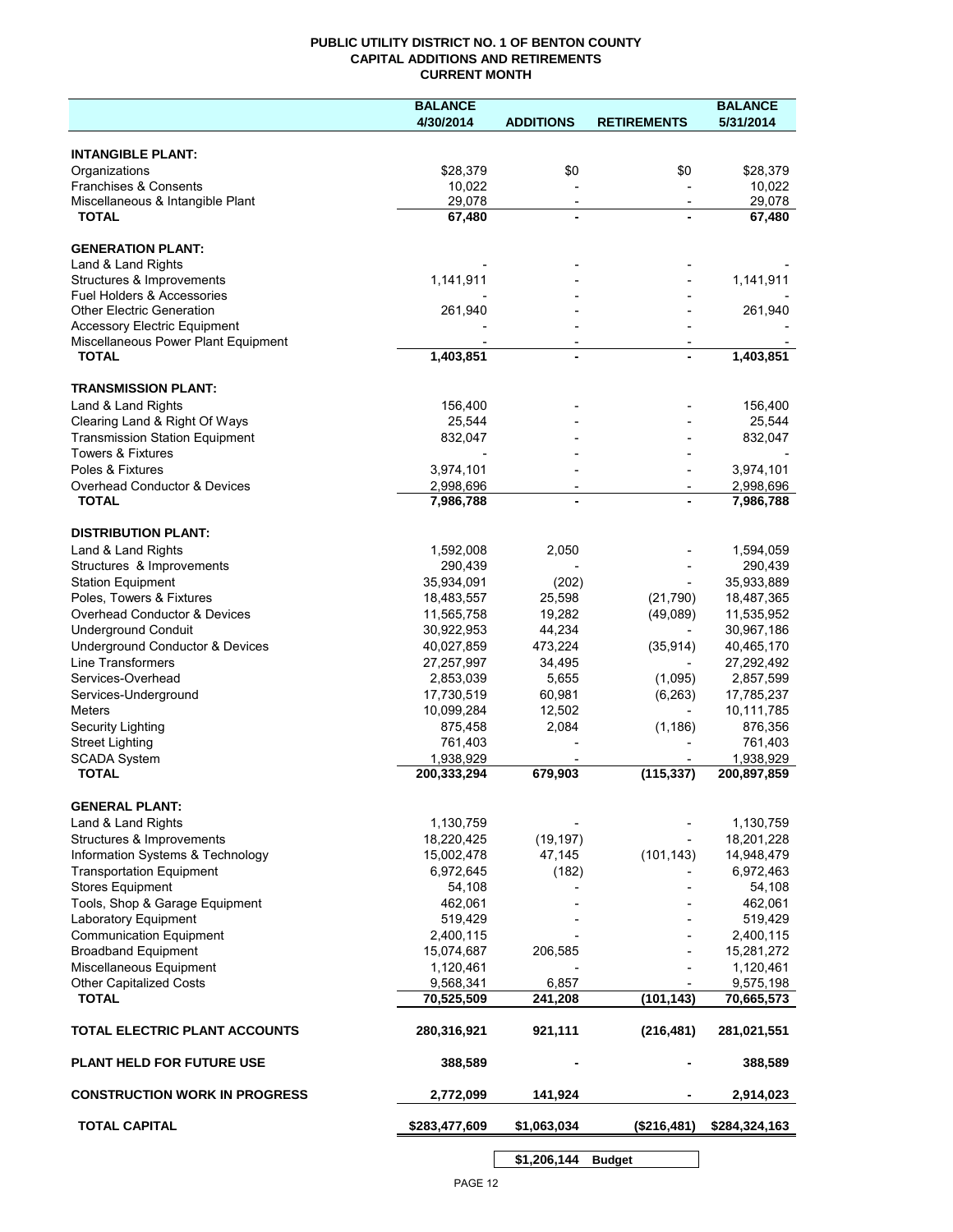## **PUBLIC UTILITY DISTRICT NO. 1 OF BENTON COUNTY CAPITAL ADDITIONS AND RETIREMENTS YEAR TO DATE**

|                                                | <b>BALANCE</b>        |                          |                          | <b>BALANCE</b>        |
|------------------------------------------------|-----------------------|--------------------------|--------------------------|-----------------------|
|                                                | 12/31/2013            | <b>ADDITIONS</b>         | <b>RETIREMENTS</b>       | 5/31/2014             |
|                                                |                       |                          |                          |                       |
| <b>INTANGIBLE PLANT:</b>                       |                       |                          |                          |                       |
| Organizations                                  | \$28,379              | \$0                      | \$0                      | \$28,379              |
| Franchises & Consents                          | 10,022                |                          |                          | 10,022                |
| Miscellaneous & Intangible Plant               | 29,078                | $\overline{\phantom{a}}$ |                          | 29.078                |
| <b>TOTAL</b>                                   | 67,480                |                          |                          | 67,480                |
|                                                |                       |                          |                          |                       |
| <b>GENERATION PLANT:</b><br>Land & Land Rights |                       |                          |                          |                       |
| Structures & Improvements                      | 1,141,911             |                          |                          | 1,141,911             |
| Fuel Holders & Accessories                     |                       |                          |                          |                       |
| <b>Other Electric Generation</b>               | 261,940               |                          |                          | 261,940               |
| <b>Accessory Electric Equipment</b>            |                       |                          |                          |                       |
| Miscellaneous Power Plant Equipment            |                       |                          |                          |                       |
| <b>TOTAL</b>                                   | 1,403,851             | $\overline{a}$           |                          | 1,403,851             |
|                                                |                       |                          |                          |                       |
| <b>TRANSMISSION PLANT:</b>                     |                       |                          |                          |                       |
| Land & Land Rights                             | 156,400               |                          |                          | 156,400               |
| Clearing Land & Right Of Ways                  | 25,544                |                          |                          | 25,544                |
| <b>Transmission Station Equipment</b>          | 832,047               |                          |                          | 832,047               |
| Towers & Fixtures                              |                       |                          |                          |                       |
| Poles & Fixtures                               | 3,974,101             |                          |                          | 3,974,101             |
| Overhead Conductor & Devices                   | 2,998,696             | $\overline{\phantom{a}}$ | $\overline{\phantom{0}}$ | 2,998,696             |
| <b>TOTAL</b>                                   | 7,986,788             |                          |                          | 7,986,788             |
|                                                |                       |                          |                          |                       |
| <b>DISTRIBUTION PLANT:</b>                     |                       |                          |                          |                       |
| Land & Land Rights                             | 1,584,574             | 9,484                    |                          | 1,594,059             |
| Structures & Improvements                      | 290,439               |                          |                          | 290,439               |
| <b>Station Equipment</b>                       | 34,955,311            | 978,579                  |                          | 35,933,889            |
| Poles, Towers & Fixtures                       | 18,384,633            | 166,430                  | (63, 698)                | 18,487,365            |
| Overhead Conductor & Devices                   | 11,467,439            | 149,625                  | (81, 113)                | 11,535,952            |
| <b>Underground Conduit</b>                     | 30,654,243            | 338,700                  | (25, 756)                | 30,967,186            |
| Underground Conductor & Devices                | 39,542,205            | 1,378,289                | (455, 324)               | 40,465,170            |
| Line Transformers                              | 27,002,813            | 302,788                  | (13, 109)                | 27,292,492            |
| Services-Overhead                              | 2,837,672             | 25,165                   | (5,238)                  | 2,857,599             |
| Services-Underground                           | 17,537,463            | 265,829                  | (18,056)                 | 17,785,237            |
| Meters<br>Security Lighting                    | 10,065,338<br>877,500 | 46,447<br>3,339          | (4, 483)                 | 10,111,785<br>876,356 |
| <b>Street Lighting</b>                         | 792,750               |                          | (31, 347)                | 761,403               |
| <b>SCADA System</b>                            | 1,906,860             | 32,069                   |                          | 1,938,929             |
| <b>TOTAL</b>                                   | 197,899,240           | 3,696,744                | (698, 124)               | 200,897,859           |
|                                                |                       |                          |                          |                       |
| <b>GENERAL PLANT:</b>                          |                       |                          |                          |                       |
| Land & Land Rights                             | 1,130,759             |                          |                          | 1,130,759             |
| Structures & Improvements                      | 18,194,199            | 7,029                    |                          | 18,201,228            |
| Information Systems & Technology               | 15,348,585            | 159,057                  | (559, 162)               | 14,948,479            |
| <b>Transportation Equipment</b>                | 6,977,704             |                          | (5,242)                  | 6,972,463             |
| <b>Stores Equipment</b>                        | 54,108                |                          |                          | 54,108                |
| Tools, Shop & Garage Equipment                 | 443,369               | 18,692                   |                          | 462,061               |
| Laboratory Equipment                           | 519,429               |                          |                          | 519,429               |
| <b>Communication Equipment</b>                 | 2,400,115             |                          |                          | 2,400,115             |
| <b>Broadband Equipment</b>                     | 14,730,649            | 577,745                  | (27, 122)                | 15,281,272            |
| Miscellaneous Equipment                        | 1,120,461             |                          |                          | 1,120,461             |
| <b>Other Capitalized Costs</b>                 | 9,519,368             | 55,830                   |                          | 9,575,198             |
| <b>TOTAL</b>                                   | 70,438,747            | 818,353                  | (591, 526)               | 70,665,573            |
| TOTAL ELECTRIC PLANT ACCOUNTS                  | 277,796,105           | 4,515,096                | (1, 289, 650)            | 281,021,551           |
| <b>PLANT HELD FOR FUTURE USE</b>               | 388,589               |                          |                          | 388,589               |
| <b>CONSTRUCTION WORK IN PROGRESS</b>           | 2,958,673             | (44, 651)                |                          | 2,914,023             |
| <b>TOTAL CAPITAL</b>                           | \$281,143,367         | \$4,470,446              | (\$1,289,650)            | \$284,324,163         |
|                                                |                       |                          |                          |                       |

**\$6,028,854 Budget**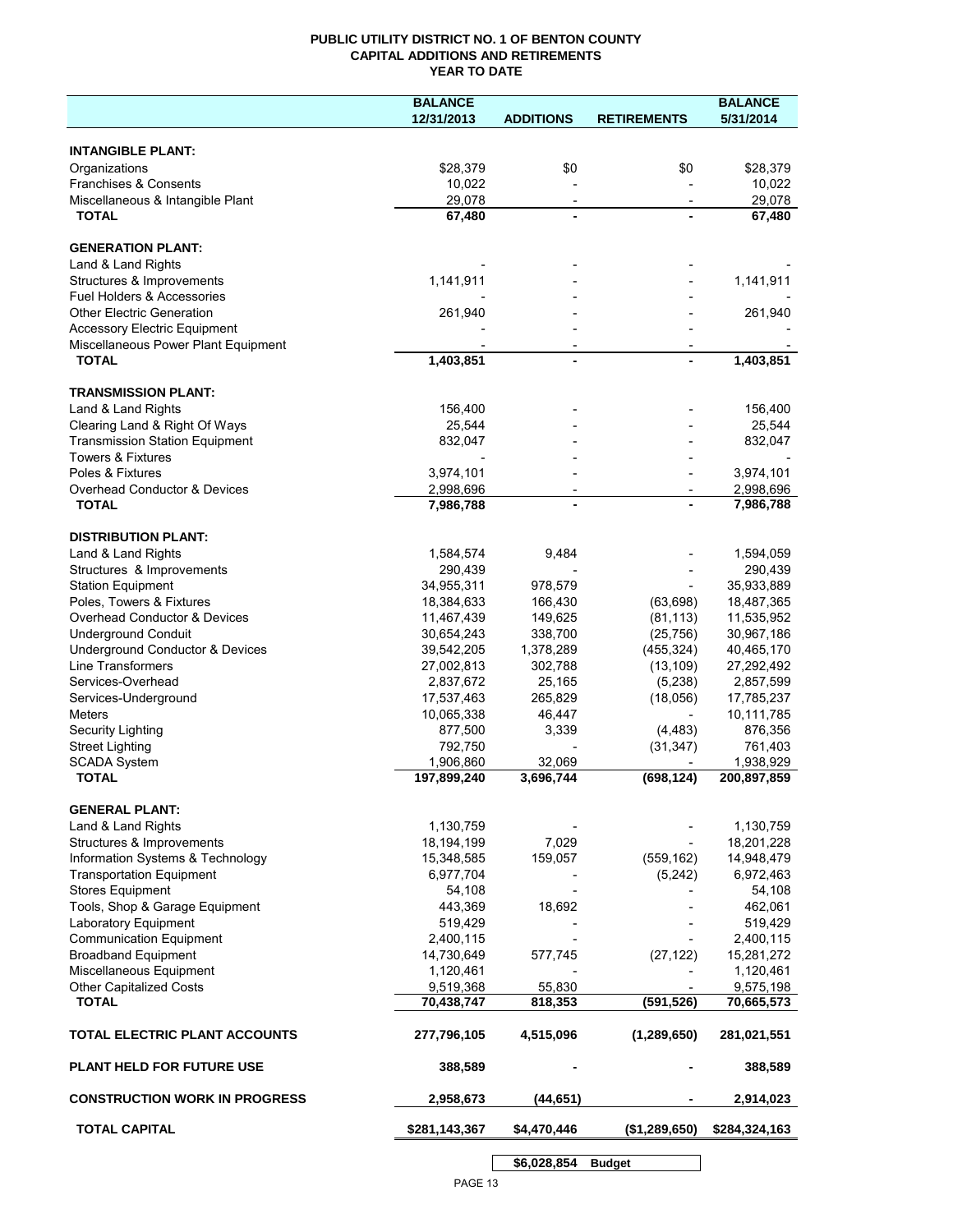## **PUBLIC UTILITY DISTRICT NO. 1 OF BENTON COUNTY STATEMENT OF CASH FLOWS**

|                                                                                                                  | <b>YTD</b><br>05/31/2014 | <b>Monthly</b><br>05/31/2014 |
|------------------------------------------------------------------------------------------------------------------|--------------------------|------------------------------|
|                                                                                                                  |                          |                              |
| <b>CASH FLOWS FROM OPERATING ACTIVITIES</b><br>Cash Received from Customers and Counterparties                   | \$61,677,665             | \$10,456,791                 |
| Cash Paid to Suppliers and Counterparties                                                                        | (47, 177, 931)           | (7,958,247)                  |
| Cash Paid to Employees                                                                                           | (5,546,233)              | (996, 445)                   |
| <b>Taxes Paid</b>                                                                                                | (6,443,169)              | (3,072,752)                  |
| <b>Net Cash Provided by Operating Activities</b>                                                                 | 2,510,332                | (\$1,570,653)                |
|                                                                                                                  |                          |                              |
| <b>CASH FLOWS FROM NONCAPITAL FINANCING ACTIVITIES</b><br>Other Interest Expense                                 | (8,653)                  | (8,653)                      |
| Net Cash Used by Noncapital Financing Activities                                                                 | (8,653)                  | (8,653)                      |
| <b>CASH FLOWS FROM CAPITAL AND RELATED FINANCING ACTIVITIES</b>                                                  |                          |                              |
| <b>Acquisition of Capital Assets</b>                                                                             | (4,325,728)              | (1,031,982)                  |
| Proceeds from Sale of Revenue Bonds                                                                              |                          |                              |
| Cash Defeasance Principal and Interest                                                                           |                          |                              |
| <b>Bond Principal Paid</b>                                                                                       |                          |                              |
| <b>Bond Interest Paid</b><br><b>Capital Contributions</b>                                                        | (1, 291, 396)<br>349,977 | 44,130                       |
| Sale of Assets                                                                                                   | 64,648                   | 39,274                       |
| Net Cash Used by Capital and Related Financing Activities                                                        | (5,202,499)              | (\$948,578)                  |
| <b>CASH FLOWS FROM INVESTING ACTIVITIES</b>                                                                      |                          |                              |
| Interest Income                                                                                                  | 47,639                   | 18,773                       |
| Proceeds from Sale of Investments                                                                                | 6,310,253                |                              |
| Purchase of Investments                                                                                          |                          |                              |
| Joint Venture Net Revenue (Expense)                                                                              |                          |                              |
| <b>Net Cash Provided by Investing Activities</b>                                                                 | 6,357,892                | \$18,773                     |
| <b>NET INCREASE (DECREASE) IN CASH</b>                                                                           | 3,657,072                | (\$2,509,111)                |
| <b>CASH BALANCE, BEGINNING</b>                                                                                   | \$18,540,994             | 24,707,177                   |
| <b>CASH BALANCE, ENDING</b>                                                                                      | \$22,198,066             | 22,198,066                   |
|                                                                                                                  |                          |                              |
| RECONCILIATION OF NET OPERATING INCOME TO NET                                                                    |                          |                              |
| <b>CASH PROVIDED BY OPERATING ACTIVITIES</b>                                                                     |                          |                              |
| <b>Net Operating Revenues</b>                                                                                    | (\$579,367)              | \$7.981                      |
| Adjustments to reconcile net operating income to net cash                                                        |                          |                              |
| provided by operating activities:<br>Depreciation & Amortization                                                 | 5,525,415                | 1,095,914                    |
| <b>Unbilled Revenues</b>                                                                                         | 2,330,000                | 330,000                      |
| Misellaneous Other Revenue & Receipts                                                                            | 18,749                   | 2,413                        |
| Decrease (Increase) in Accounts Receivable                                                                       | 370,701                  | (462, 346)                   |
| Decrease (Increase) in BPA Prepay Receivable                                                                     | 250,000                  | 50,000                       |
| Decrease (Increase) in Inventories                                                                               | (220, 898)               | 132,541                      |
| Decrease (Increase) in Prepaid Expenses                                                                          | (52, 438)                | 77,538                       |
| Decrease (Increase) in Wholesale Power Receivable                                                                | 837,820                  | 773,111                      |
| Decrease (Increase) in Miscellaneous Assets                                                                      | (514)                    |                              |
| Decrease (Increase) in Prepaid Expenses and Other Charges<br>Decrease (Increase) in Deferred Derivative Outflows | 241,000<br>635,787       | 48,200<br>129,734            |
| Increase (Decrease) in Deferred Derivative Inflows                                                               |                          |                              |
| Increase (Decrease) in Warrants Outstanding                                                                      | (268, 627)               | (209, 864)                   |
| Increase (Decrease) in Accounts Payable                                                                          | (4,716,309)              | (1, 357, 755)                |
| Increase (Decrease) in Accrued Taxes Payable                                                                     | (1, 173, 970)            | (2, 166, 972)                |
| Increase (Decrease) in Customer Deposits                                                                         | 41,566                   | 15,776                       |
| Increase (Decrease) in BPA Prepay Incentive Credit                                                               | (67, 190)                | (13, 438)                    |
| Increase (Decrease) in Other Current Liabilities                                                                 | 128,530                  | (16, 489)                    |
| Increase (Decrease) in Other Credits                                                                             | (789, 923)               | (6,997)                      |
| Net Cash Provided by (Used by) Operating Activities                                                              | \$2,510,332              | (\$1,570,653)                |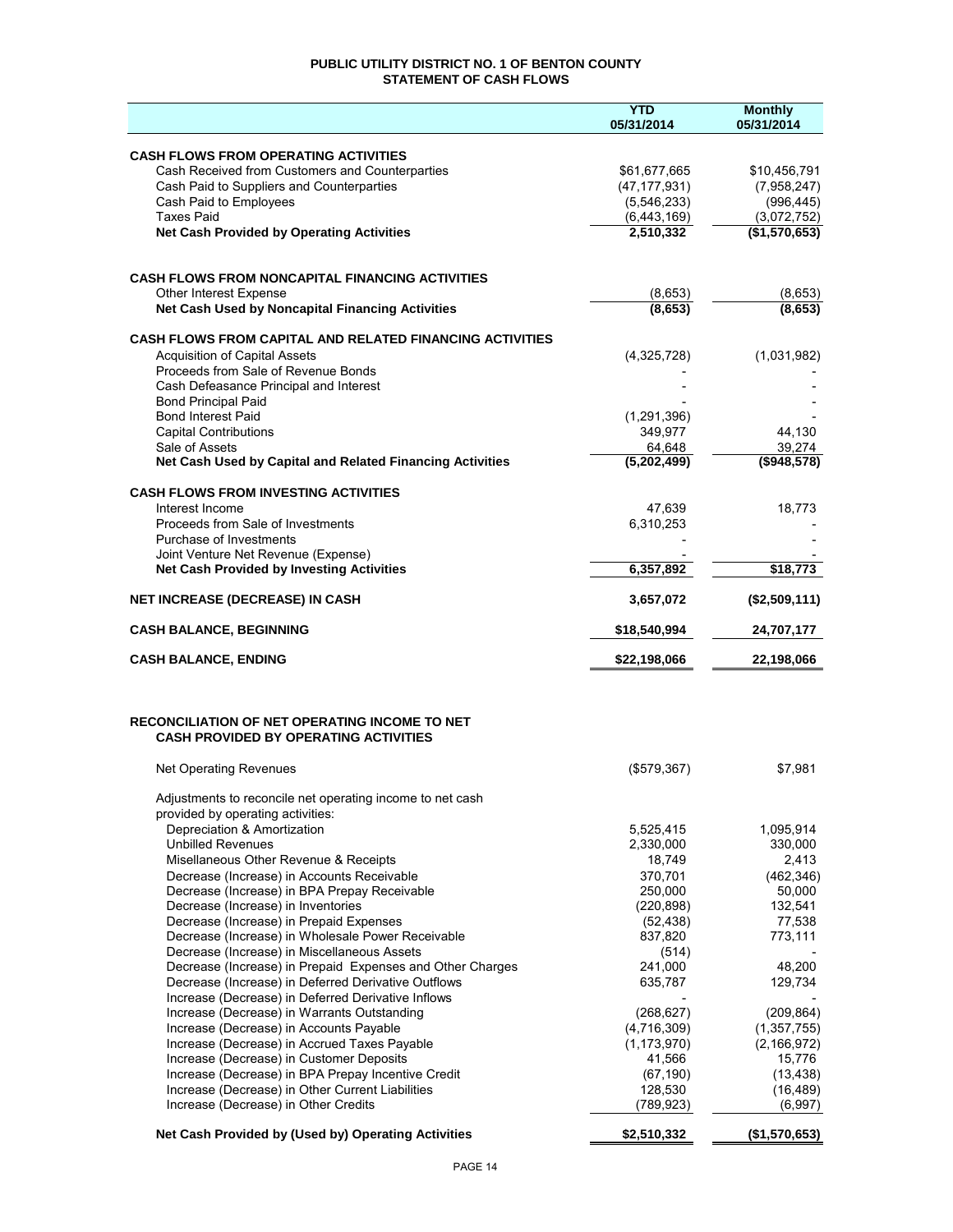## **PUBLIC UTILITY DISTRICT NO. 1 OF BENTON COUNTY WEATHER STATISTICS May 31, 2014**



|        | <b>Average Precipitation</b> |      |              |       |      |      |      |      |      |      |      |      |        |  |
|--------|------------------------------|------|--------------|-------|------|------|------|------|------|------|------|------|--------|--|
| Year   | Jan                          | Feb  | <b>March</b> | April | Mav  | June | July | Aug  | Sept | Oct  | Nov  | Dec  | Annual |  |
| Normal | 0.94                         | 0.70 | 0.57         | 0.55  | 0.51 | 0.51 | 0.23 | 0.18 | 0.31 | 0.49 | 0.95 | .20  | 7.14   |  |
| 2014   | 0.37                         | 1.12 | .00.         | 0.38  | 0.24 |      |      |      |      |      |      |      | 3.11   |  |
| 2013   | 0.16                         | 0.09 | 0.39         | 0.30  | .60  | .36  | 0.01 | 0.24 | 0.42 | 0.38 | 0.36 | 0.07 | 5.38   |  |



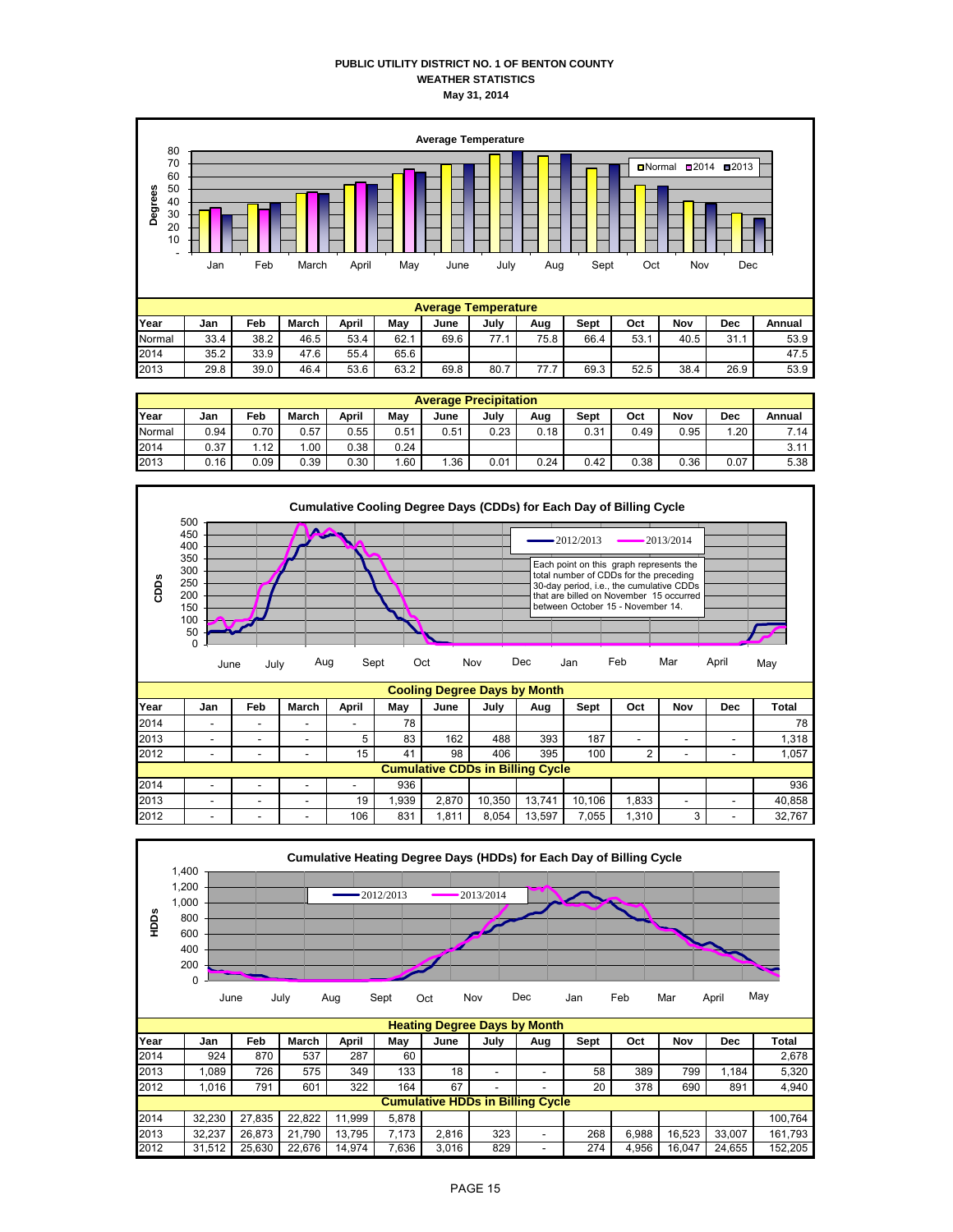#### **PUBLIC UTILITY DISTRICT NO. 1 OF BENTON COUNTY BROADBAND SUMMARY**

|                                                                                                                                                                                                     | <b>May Highlights</b>    |                          |                          |                          |                          |                          |        |      |               |             |     |            |              |              |                                  |                      |
|-----------------------------------------------------------------------------------------------------------------------------------------------------------------------------------------------------|--------------------------|--------------------------|--------------------------|--------------------------|--------------------------|--------------------------|--------|------|---------------|-------------|-----|------------|--------------|--------------|----------------------------------|----------------------|
| Tri-City Labs on Grandridge upgraded their connection and renewed their term for another 15 months. Benton Franklin Health District on Okanogan also upgraded and renewed their term for 37 months. |                          |                          |                          |                          |                          |                          |        |      |               |             |     |            |              |              |                                  |                      |
|                                                                                                                                                                                                     | <b>ACTUALS</b>           |                          |                          |                          |                          |                          |        |      |               |             |     |            |              |              |                                  |                      |
|                                                                                                                                                                                                     | 2014 Budget              | Jan                      | Feb                      | <b>March</b>             | <b>April</b>             | May                      | June   | July | <b>August</b> | <b>Sept</b> | Oct | <b>Nov</b> | <b>Dec</b>   | <b>YTD</b>   | <b>Budget</b><br><b>Variance</b> | Inception<br>to Date |
| <b>OPERATING REVENUES</b>                                                                                                                                                                           |                          |                          |                          |                          |                          |                          |        |      |               |             |     |            |              |              |                                  |                      |
| Ethernet                                                                                                                                                                                            | 1,173,081                | \$144,113                | \$149,573                | \$108,205                | \$165,568                | \$110,965                |        |      |               |             |     |            |              | \$678,425    | 494,656                          |                      |
| <b>TDM</b>                                                                                                                                                                                          | 148,184                  | 12,190                   | 12,190                   | 12,190                   | 12,190                   | 12,190                   |        |      |               |             |     |            |              | \$60,952     | 87,233                           |                      |
| Wireless                                                                                                                                                                                            |                          | 39                       | 39                       | 39                       | 39                       | 39                       |        |      |               |             |     |            |              | \$195        | (195)                            |                      |
| Co-Location                                                                                                                                                                                         |                          |                          | $\overline{\phantom{a}}$ | $\overline{\phantom{a}}$ | $\overline{\phantom{a}}$ | ٠                        |        |      |               |             |     |            |              | \$0          |                                  |                      |
|                                                                                                                                                                                                     |                          | 19,040                   | 2,901                    | 11,345                   | 11,345                   | 11,345                   |        |      |               |             |     |            |              | \$55,976     | 244,967                          |                      |
| Internet Transport Service                                                                                                                                                                          | 300,943                  |                          |                          |                          |                          |                          |        |      |               |             |     |            |              |              | 78,222                           |                      |
| <b>Fixed Wireless</b>                                                                                                                                                                               | 120,400                  | 8,543                    | 8,351                    | 8,596                    | 8,359                    | 8,329                    |        |      |               |             |     |            |              | \$42,178     |                                  |                      |
| Broadband Revenue - Other                                                                                                                                                                           | 237,729                  | 22,148                   | 21,917                   | 24,433                   | 30,586                   | 22,789                   |        |      |               |             |     |            |              | \$121,873    | 115,856                          |                      |
| Subtotal                                                                                                                                                                                            | 1,980,337                | 206,073                  | 194,972                  | 164,809                  | 228,088                  | 165,657                  |        |      |               |             |     |            |              | \$959,599    |                                  |                      |
| NoaNet Maintenance Revenue                                                                                                                                                                          | $\overline{\phantom{a}}$ | $\overline{\phantom{a}}$ | $\overline{\phantom{a}}$ | ÷.                       | 771                      | $\overline{\phantom{a}}$ |        |      |               |             |     |            |              | \$771        |                                  |                      |
| <b>Bad Debt Expense</b>                                                                                                                                                                             |                          |                          |                          | ÷                        |                          |                          |        |      |               |             |     |            |              | \$0          |                                  |                      |
| <b>Total Operating Revenues</b>                                                                                                                                                                     | 1,980,337                | 206,073                  | 194,972                  | 164,809                  | 228,860                  | 165,657                  |        |      |               |             |     |            |              | \$960,370    | 1,019,967                        | 10,942,727           |
| <b>OPERATING EXPENSES</b>                                                                                                                                                                           |                          |                          |                          |                          |                          |                          |        |      |               |             |     |            |              |              |                                  |                      |
| Marketing & Business Development                                                                                                                                                                    |                          |                          | $\overline{\phantom{a}}$ |                          | ÷                        |                          |        |      |               |             |     |            |              | \$0          |                                  |                      |
| <b>General Expenses</b>                                                                                                                                                                             | 398,079                  | 9,692                    | 32,878                   | 74,463                   | 52,307                   | 33,502                   |        |      |               |             |     |            |              | \$202,842    | 195,237                          |                      |
| Other Maintenance                                                                                                                                                                                   | 45,000                   | 2,448                    | 1,021                    | 8,497                    | 753                      | 35,073                   |        |      |               |             |     |            |              | \$47,792     | (2, 792)                         |                      |
| NOC Maintenance                                                                                                                                                                                     | 302,942                  | (228)                    | $\sim$                   | $\sim$                   | $\overline{\phantom{a}}$ | ÷,                       |        |      |               |             |     |            |              | (\$228)      | 303,170                          |                      |
| Wireless Maintenance                                                                                                                                                                                |                          |                          |                          |                          |                          |                          |        |      |               |             |     |            |              |              |                                  |                      |
|                                                                                                                                                                                                     |                          | 1,696                    | $\sim$                   | 390                      |                          |                          |        |      |               |             |     |            |              | \$2,087      | (2,087)                          |                      |
| Subtotal                                                                                                                                                                                            | 746,021                  | 13,608                   | 33,899                   | 83,350                   | 53,060                   | 68,575                   |        |      |               |             |     |            |              | \$252,493    | 493,528                          | 7,117,562            |
| NoaNet Maintenance Expense                                                                                                                                                                          | $\overline{\phantom{a}}$ | $\overline{\phantom{a}}$ | $\overline{\phantom{a}}$ | 754                      | $\sim$                   | $\sim$                   |        |      |               |             |     |            |              | \$754        | (754)                            |                      |
| Depreciation                                                                                                                                                                                        | 880,006                  | 99,634                   | 87,741                   | 72,238                   | 69,164                   | 67,852                   |        |      |               |             |     |            |              | \$396,630    | 483,376                          | 7,261,115            |
| <b>Total Operating Expenses</b>                                                                                                                                                                     | 1,626,027                | 113,242                  | 121,641                  | 156,343                  | 122,225                  | 136,427                  | $\sim$ |      |               | ÷.          |     |            | $\mathbf{r}$ | \$649,877    | 976,150                          | 14,378,677           |
|                                                                                                                                                                                                     |                          |                          |                          |                          |                          |                          |        |      |               |             |     |            |              |              |                                  |                      |
| <b>OPERATING INCOME (LOSS)</b>                                                                                                                                                                      | 354,310                  | 92,831                   | 73,331                   | 8.466                    | 106,635                  | 29,230                   |        |      |               |             |     |            |              | \$310,493    | 43,817                           | (3,435,950)          |
| <b>NONOPERATING REVENUES &amp; EXPENSES</b>                                                                                                                                                         |                          |                          |                          |                          |                          |                          |        |      |               |             |     |            |              |              |                                  |                      |
| Internal Interest due to Power Business Unit <sup>(1)</sup>                                                                                                                                         | (380, 327)               | (32, 291)                | (32, 270)                | (32, 162)                | (31, 682)                | (31, 859)                |        |      |               |             |     |            |              | (\$160, 264) | 220,063                          | (5, 151, 805)        |
| <b>Grant Revenue</b>                                                                                                                                                                                |                          |                          |                          |                          |                          |                          |        |      |               |             |     |            |              |              |                                  | 215,000              |
|                                                                                                                                                                                                     |                          |                          |                          |                          |                          |                          |        |      |               |             |     |            |              |              |                                  |                      |
| <b>CAPITAL CONTRIBUTIONS</b>                                                                                                                                                                        | 10,000                   | 736                      |                          |                          |                          |                          |        |      |               |             |     |            |              | \$736        | (9, 264)                         | 3,864,560            |
| <b>INTERNAL NET INCOME (LOSS)</b>                                                                                                                                                                   | (\$16,017)               | \$61,276                 | \$41,061                 | (\$23,696)               | \$74,953                 | (\$2,629)                | \$0    | \$0  | \$0           | \$0         | \$0 | \$0        |              | \$150,965    | \$254,616                        | (\$4,508,195)        |
|                                                                                                                                                                                                     |                          |                          |                          |                          |                          |                          |        |      |               |             |     |            |              |              |                                  |                      |
| <b>NOANET COSTS</b>                                                                                                                                                                                 |                          |                          |                          |                          |                          |                          |        |      |               |             |     |            |              |              |                                  |                      |
| <b>Member Assessments</b>                                                                                                                                                                           |                          |                          | $\overline{\phantom{a}}$ |                          | $\overline{\phantom{a}}$ | $\Omega$                 |        |      |               |             |     |            |              | \$0          |                                  | \$3,159,092          |
| <b>Membership Support</b>                                                                                                                                                                           |                          | 392                      | 296                      | 1,160                    | 729                      | 1,160                    |        |      |               |             |     |            |              | \$3,738      |                                  | 96,019               |
| <b>Total NoaNet Costs</b>                                                                                                                                                                           | \$0                      | \$392                    | \$296                    | \$1,160                  | \$729                    | \$1,160                  | \$0    | \$0  | \$0           | \$0         | \$0 | \$0        | \$0          | \$3,738      | ( \$3,738)                       | \$3,255,111          |
| <b>CAPITAL EXPENDITURES</b>                                                                                                                                                                         | \$889,553                | \$37,061                 | \$153,816                | \$43,361                 | \$13,690                 | \$156,490                |        |      |               |             |     |            |              | \$404,418    | \$485,135                        | \$15,924,426         |
|                                                                                                                                                                                                     |                          |                          |                          |                          |                          |                          |        |      |               |             |     |            |              |              |                                  |                      |
| NET CASH (TO)/FROM BROADBAND <sup>(2)</sup>                                                                                                                                                         | \$354,763                | \$155,748                | \$6,961                  | \$36,183                 | \$161,380                | ( \$60, 568)             | \$0    | \$0  | \$0           | \$0         | \$0 | \$0        |              | \$299,703    |                                  | (\$11,274,812)       |

(1) Internal interest budget is estimated based on cash flow projections (an interest rate of 3.6% is being used).

(2) Includes excess of revenues over operating costs, capital expenditures and NoaNet assessments; excludes depreciation and internal interest to Electric System